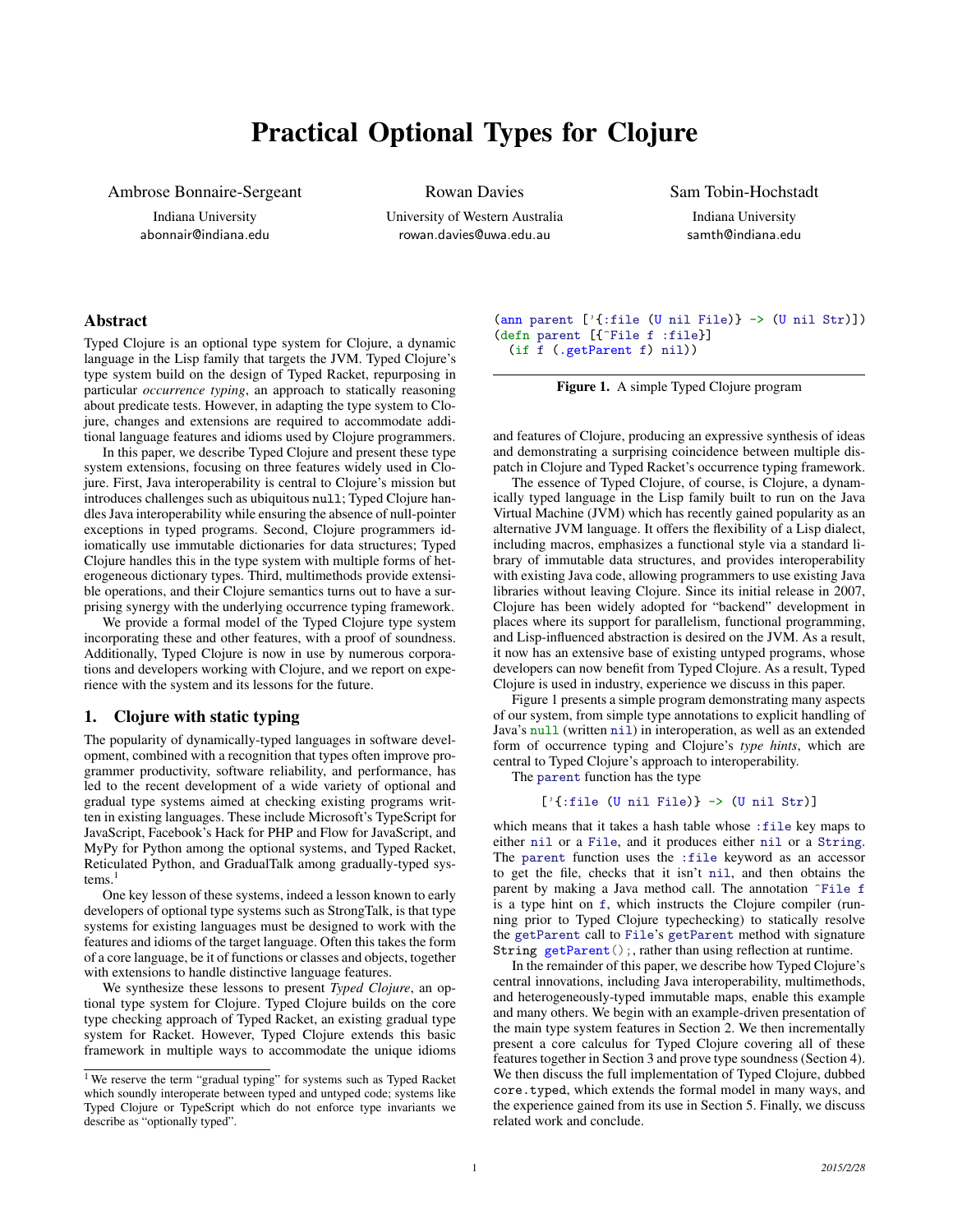# 2. Overview of Typed Clojure

We now begin a tour of the central features of Typed Clojure, beginning with Clojure itself. In our presentation, we will make use of the full Typed Clojure system to illustrate the key type system ideas, before studying the core features in detail in section 3.

#### 2.1 Clojure

Clojure (Hickey 2008) is a Lisp built to run on the Java Virtual Machine with exemplary support for concurrent programming and immutable data structures. It emphasizes mostly-functional programming, restricting imperative updates to a limited set of structures which have specific thread synchronization behaviour. By default, it provides fast implementations of immutable lists, vectors, and hash tables, which are used for most data structures, although it also provides means for defining new records.

One of Clojure's primary advantages is easy interoperation with existing Java libraries. It automatically generates appropriate JVM bytecode to make Java method and constructor calls, and treats Java values as any other Clojure value. However, this smooth interoperability comes at the cost of pervasive null, which leads to the possibility of null pointer exceptions—a drawback we address in Typed Clojure.

#### 2.2 Clojure Syntax

We describe new syntax as they appear in each example, but we also include the essential basics of Clojure syntax.

nil is exactly Java's null. Parentheses indicate *applications*, brackets delimit *vectors*, braces delimit *hash-maps* and double quotes delimit *Java strings*. *Symbols* begin with an alphabetic character, and a colon prefixed symbol like :a is a *keyword*.

*Commas* are always *whitespace*.

#### 2.3 Typed Racket and occurrence typing

Tobin-Hochstadt and Felleisen (2010) presented Typed Racket with occurrence typing, a technique for deriving type information from conditional control flow. They introduced the concept of occurrence typing with the following example.

#### #lang typed/racket

```
(lambda ([x : (U #f Number)])(if (number? x) (add1 x) 0))
```
This function takes a value that is either *#f* or a number, represented by an *untagged* union type. The 'then' branch has an implicit invariant that  $x$  is a number, which is automatically inferred with occurrence typing and type checked without further annotations.

We chose to build on the ideas and implementation of Typed Racket to implement a type system targeting Clojure for several reasons. Initially, the similarities between Racket and Clojure drew us to investigate the effectiveness of repurposing occurrence typing for a Clojure type system—both languages share a Lisp heritage, similar standard functions (for instance map in both languages is variable-arity) and idioms. While Typed Racket is gradually typed and has sophisticated dynamic semantics for cross-language interaction, we chose to first implement the static semantics with the hope to extend Typed Clojure to be gradually typed at a future date. Finally, Typed Racket's combination of bidirectional checking and occurrence typing presents a successful model for type checking dynamically typed programs without compromising soundness, which is appealing over success typing (Lindahl and Sagonas 2006) which cannot prove strong properties about programs and soft typing (Cartwright and Fagan 1991) which has proved too complicated in practice.

Here is the above program in Typed Clojure.

```
Example 1 (ns demo.eg1
 (:refer-clojure :exclude [fn])
 (:require [clojure.core.typed :refer [fn U Num]]))
```

```
(\text{fn} [\text{x} : - (\text{U} \text{nil} \text{Num})])(if (number? x) (inc x) 0))
```
This is a regular Clojure file compiled with the Clojure compiler, with the ns form declaring a *namespace* for managing var and class imports. Here : require declares a runtime dependency on clojure.core.typed, Typed Clojure's core namespace, and :refer brings a collection of vars into scope by name. The :refer-clojure :exclude option unmaps core vars from the current namespace—here we unmap clojure.core/fn, which creates a function from a parameter vector and a body expression, and import a typed variant of fn that supports type annotations.

The typed  $fn$  supports optional annotations by adding  $: -$  and a type after a parameter position or binding vector to annotate parameter types and return types respectively. Typed Clojure provides a check-ns function to type checks the current namespace. number? is a Java instanceof test of java.lang.Number. As in Typed Racket, U creates an *untagged union* type, which can take any number of types.

Typed Clojure can already check all of the examples in Tobin-Hochstadt and Felleisen (2010)—the rest of this section describes the extensions necessary to check Clojure code.

#### 2.4 Exceptional control flow

Along with conditional control flow, Clojure programmers rely on *exceptions* to assert type-related invariants.

```
Example 2 (fn [x :- (U nil Num)]
 (do (if (number? x) nil (throw (Exception.)))
    (inc x))
```
The do form sequences two expressions returning the latter, throw corresponds to Java's throw and (class. args\*) is the syntax for Java constructors—that is a class name with a dot suffix as the operator followed the arguments to the constructor.

In this example a throw expression guards (inc  $x$ ), the increment function for numbers, from being evaluated if x is nil, preventing a possible null-pointer exception.

To check this example, occurrence typing automatically assumes x is a number when checking the second do subexpression based on the first subexpression.  $2$  We model this formally (section 3.1) and prove null-pointer exceptions are impossible in typed code (section 4).

#### 2.5 Heterogeneous hash-maps

Hash-maps with keyword keys play a major role in Clojure programming. HMap types model the most common usages of keyword maps.

```
Example 3 (defalias Expr
  (U '{:op ':if, :test Expr, :then Expr, :else Expr}
    '{:op ':do, :left Expr, :right Expr}
    \{ : \text{op} ':const, :val Num}))
(defn an-exp [] :- Expr
  (let [v {:op :const, :val 1}]
   \{ :op :do, :left v, :right v}))
```
<sup>2</sup> See https://github.com/typedclojure/examples for full examples. From here we omit ns forms.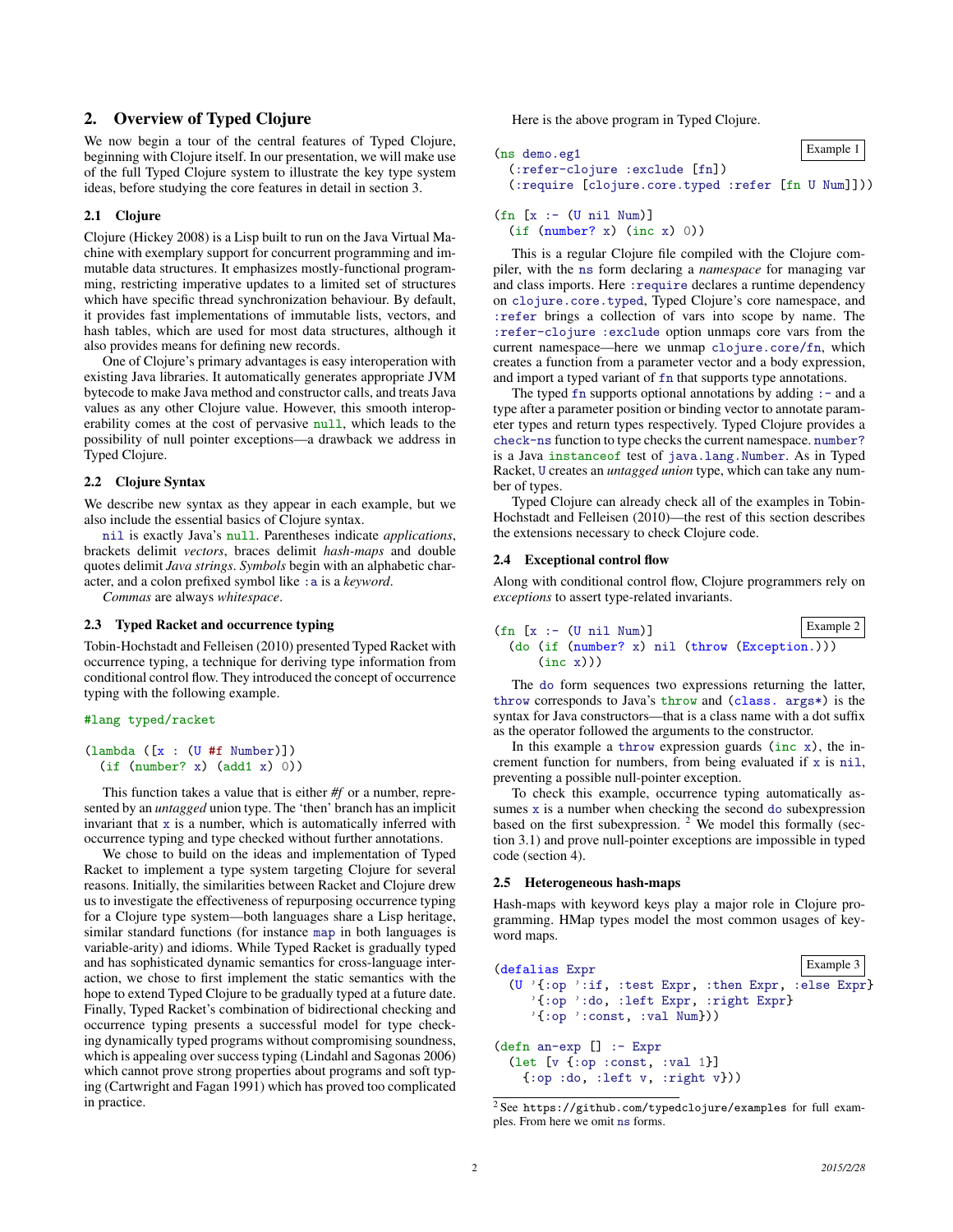The defn macro defines a top-level function, with syntax like the typed fn. The function an-exp is verified to return an Expr.

The defalias macro defines a type abbreviation which can reference itself recursively. Here defalias defines Expr that describes the structure of a recursively-defined AST as a union of HMaps. A quoted keyword in a type, such as  $' : if,$  is a singleton type that contains just the keyword. A type that is a quoted map like '{:op ':if} is a HMap type with a fixed number of keyword entries of the specified types known to be *present*, zero entries known to absolutely be *absent*, and an infinite number of *unknown* entries entries. Since only keyword keys are allowed, they do not require quoting.

*HMaps in Practice* The next example is extracted from a production system at CircleCI, a company with a large production Typed Clojure system (section 5.3 presents a case study).



```
(defn enc-keypair [kp]
 (assoc (dissoc kp :private-key)
```

```
:enc-private-key (encrypt (:private-key kp))))
```
enc-keypair takes an unencrypted keypair and returns an encrypted keypair by non-destructively dissociating the raw :private-key entry with dissoc and associating an encrypted private key as :enc-private-key on an immutable map with assoc. The expression (:private-key kp) shows that keywords are also functions that look themselves up in a map returning the associated value or nil if the key is missing. Since EncKeyPair is :complete?, Typed Clojure enforces the return type does not contain an entry :private-key, and would complain if the dissoc operation forgot to remove it.

The next example is the same except we use the : absent-keys HMap option. We also utilize *map destructuring*, which is binding position syntax for pattern matching. Parameters are replaced with maps of symbols to keywords that bind the symbols to lookups on that keyword, optionally terminated by  $:$  as which aliases the parameter. For example (fn  $[\{\hat{\tau}$ File x :x, :as m}] ...) expands to a let binding  $m$  to the first argument and  $\hat{r}$ ile x to (:x m). Clojure's let takes a flat binding vector which can refer to previous bindings like Scheme's let\*, and a body expression.

```
Example 5 (defalias RawKeyPair
 (HMap :mandatory {:public-key RawKey,
                  :private-key RawKey}))
(defalias EncKeyPair
 (HMap :mandatory {:public-key RawKey,
                  :enc-private-key EncKey},
       :absent-keys #{:private-key}))
(ann enc-keypair [RawKeyPair -> EncKeyPair])
```

```
(defn enc-keypair [{pkey :private-key, :as kp}]
 (assoc (dissoc kp :private-key)
    :enc-private-key (encrypt pkey)))
```
Since this example enforces that :private-key must not appear in a EncKeyPair Typed Clojure would still complain if we forgot to dissoc :private-key from the return value. Now, however we could stash the raw private key in another entry like :secret-key which is not mentioned by the partial HMap EncKeyPair without Typed Clojure noticing.

*Branching on HMaps* Finally, testing on HMap properties allows us to refine its type down branches. dec-map takes an Expr, traverses to its nodes and decrements their values by dec, then builds the Expr back up with the decremented nodes.

```
\text{(ann dec-leaf [Expr \rightarrow Expr])} Example 6
   (defn dec-leaf [m]
     (if (= (op m) :if)\{ :op :if,
        :test (dec-leaf (:test m)),
        :then (dec-leaf (:then m)),
        :else (dec-leaf (:else m))}
       (if (= (op m) : do)9 {:op :do,
10 :left (dec-leaf (:left m)),
11 : right (dec-leaf (:right m))}
12 {:op : const,
13 :val (dec (:val m))})))
```
If we go down the then branch (line 4), since  $(=(\text{top } m) : \text{if})$ is true we remove the :do and :const Expr's from the type of m (because their respective : op entries disagrees with  $(=(:op \text{ m}) :if))$ and we are left with an :if Expr. On line 8, we instead strike out the : if Expr since it contradicts (= (: op m) : if) being false. Line 9 know we can remove the :const Expr from the type of m because it contradicts  $(=(\text{top } m) : do)$  being true, and we know m is a :do Expr. Line 12 we strike out :do because (= (:op m) :do) is false, so we are left with m being a :const Expr.

Section 3.3 discusses how this automatic reasoning is achieved.

## 2.6 Java interoperability

Clojure supports interoperability with Java, including the ability to call constructors, methods and access fields.

```
(fn [f] (.getParent f))
```
Calls to Java methods and fields have prefix notation like (.method target args\*) and (.field target) respectively, with method and field names prefixed with a dot and methods taking some number of arguments.

Unlike Java, Clojure is dynamically typed. We have no type information about f but we still need to pick a method to call. The Clojure compiler delegates the choice to runtime using *Java reflection*. Unfortunately reflection is slow and unpredictable, so Clojure supports *type hints* to help eliminate it where possible,

## (fn [^File f] (.getParent f))

Symbols support *metadata*—the syntax  $\hat{r}$  File f is a single expression that is a symbol f with metadata {:tag File}. In binding positions like (fn [^File f] ...) syntactic occurrences preserve metadata.

The Clojure compiler uses the type hint to statically resolve the method call to the public String getParent() method of java.io.File. The call to getParent is unambiguous at runtime but type checking fails—Typed Clojure considers f to be of type Any, which is unsafe to use as the target of even a resolved method. If instead we annotate the function parameter with type File, we get a static type error.

(fn [f :- File] (.getParent f)) ;; type error

Typed Clojure disallows reflection in typed code so we must add back the type hint to obtain a well-typed expression.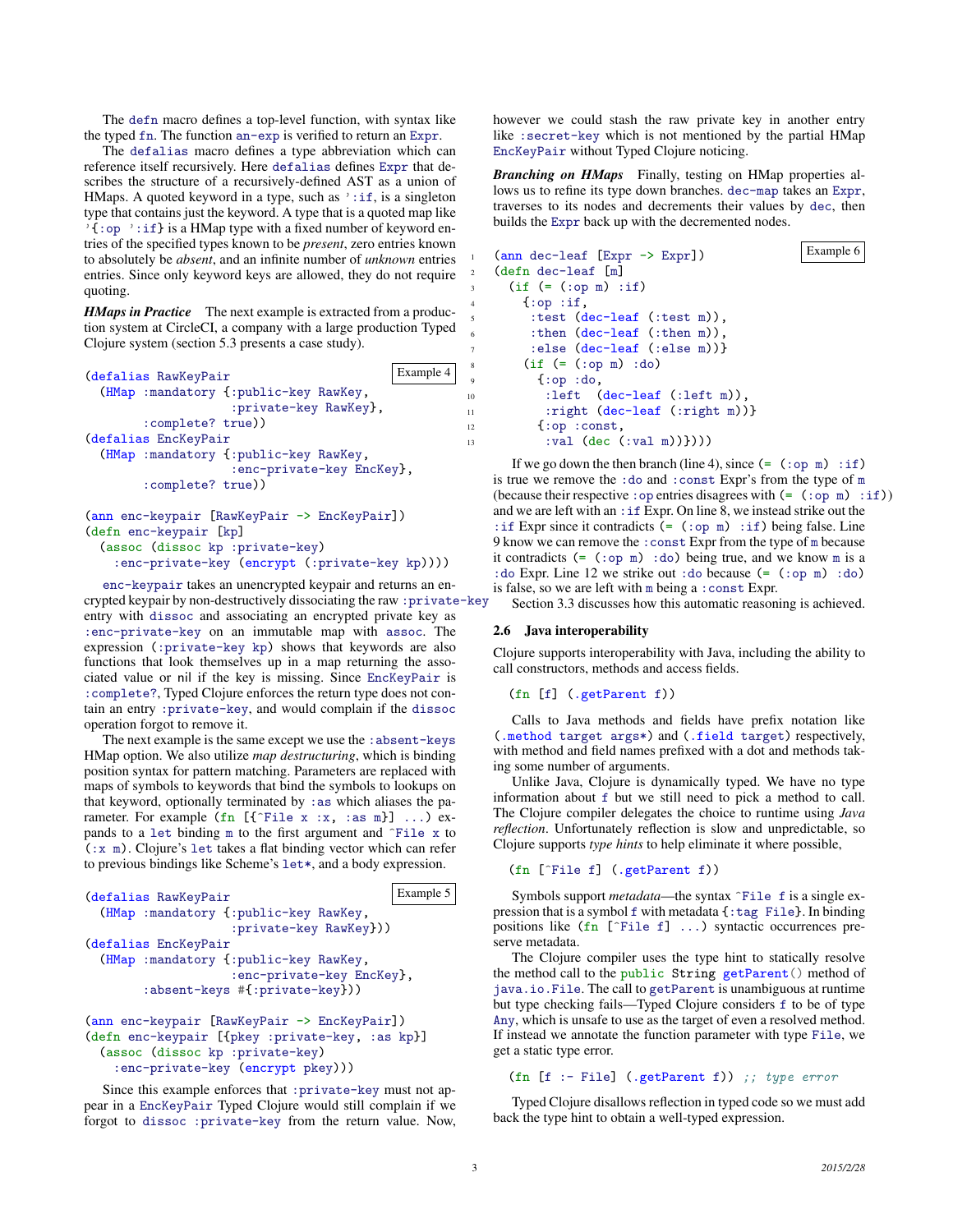$(\text{fn } [\hat{\ }$  File f :- File] (.getParent f)) Example 7

The type hinting system and Typed Clojure's static type checking are separate, the latter predating the former by several years. The interaction between them is often not as obvious, for example Typed Clojure has an explicit type for null null-pointer exceptions are impossible.

do not need to take nil into account,

|                            | (defn parent [^File f :- (U nil File)] | Example 8 |
|----------------------------|----------------------------------------|-----------|
| (if f (.getParent f) nil)) |                                        |           |

Typed Clojure and Java treat null differently. In Clojure, where it is known as nil, Typed Clojure assigns it an explicit type called nil. In Java null is implicitly a member of any reference type. This means the Java static type String is equivalent to (U nil String) in Typed Clojure.

Reference types in Java are nullable, so to guarantee a method call does not leak null into a Typed Clojure program we must assume methods can return nil.

```
\frac{\text{Carn}}{\text{Carn}} parent \frac{\text{C}(\text{U nil File}) \rightarrow \text{(U nil Str)}}{\text{Carn}}(defn parent [^File f]
  (if f (.getParent f) nil))
```
In contrast, JVM invariants guarantee that constructors cannot return null, so we are safe to assume constructors are non-nullable.

Example 10 (fn [^String s :- String] :- File (File. s))

By default Typed Clojure conservatively assumes method and constructor arguments to be *non-nullable*, but can be configured globally for particular positions if needed.

#### 2.7 Multimethods

A multimethod in Clojure is a function with a *dispatch function* and a *dispatch table* of methods. Multimethods are created with defmulti.

```
(ann path [Any -> (U nil String)])
(defmulti path class)
```
The multimethod path has type  $[$ Any  $\rightarrow$  (U nil String)], an initially empty *dispatch table* and *dispatch function* class, a function that returns the class of its argument or nil if passed nil. We can use defmethod to install a method to path.

(defmethod path String [x] x)

Now the dispatch table maps the *dispatch value* String to the function  $(\text{fn} [\text{x}] \text{x})$ . We add another method which maps File to the function  $(\text{fn} [\hat{\text{File x}}] (\text{.getPath x}))$  in the dispatch table.

(defmethod path File [^File x] (.getPath x))

After installing both methods, the call

(path (File. "dir/a"))

dispatches to the second method we installed because

(isa? (class "dir/a") String)

is true, and finally returns

## $((fn [$ File x $]$   $(.getPath x))$  "dir/a").

The isa? function first tries an equality check on its arguments, then if that fails and both arguments are classes a subclassing check is returned.

```
(isa? :a :a) \Rightarrow true(isa? Keyword Object) ;=> true
```
We include the above sequence of definitions as example 11.

```
(\text{ann path } [Any \rightarrow (U \text{ nil String})]) Example 11
(defmulti path class)
(defmethod path String [x] x)
(defmethod path File [^File x] (.getPath x))
```
(path "dir/a")  $:=\n \begin{cases}\n -2x^2 + 3x - 2y + 2z \\
 2x - 3y + 2z\n \end{cases}$ 

Typed Clojure does not predict if a runtime dispatch will be successful—( $path : a$ ) type checks because : a agrees with the parameter type Any, but throws an error at runtime.

*HMap dispatch* The flexibility of isa? is key to the generality of multimethods. In example 12 we dispatch on the :op key of our HMap AST Expr. Since keywords are functions that look themselves up in their argument, we simply use  $:$  op as the dispatch function.

```
\text{(ann inc-leaf [Expr \rightarrow Expr])} Example 12
(defmulti inc-leaf :op)
(defmethod inc-leaf :if [{tt :test, t :then, e :else}]
 {:op :if,
   :test (inc-leaf tt),
  :then (inc-leaf t),
   :else (inc-leaf e)})
(defmethod inc-leaf :do [{l :left, r :right}]
 {:op :do,
   :left (inc-leaf l),
   :right (inc-leaf r)})
(defmethod inc-leaf :const [{v :val}]
 {:op :const,
   :val (inc v)})
```
inc-map is like example 6 except the nodes are incremented. The reasoning is similar, except we only consider one branch (the current method) by locally considering the current *dispatch value* and reasoning about how it relates to the *dispatch function*. For example, in the :do method we learn the :op key is a :do, which narrows our argument type to the :do Expr, and similarly for the :if and :const methods.

*Multiple dispatch* isa? is special with vectors—vectors of the same length recursively call isa? on the elements pairwise.

(isa? [Keyword Keyword] [Object Object]) ;=> true

Example 13 simulates multiple dispatch by dispatching on a vector containing the class of both arguments. open takes two arguments which can be strings or files and returns a new file that concatenates their paths.

We call three different File constructors, each known at compile-time via type hints. Multiple dispatch follows the same kind of reasoning as example 12, except we update multiple bindings simultaneously.

#### 2.8 Final example

Example 14 combines everything we will cover for the rest of the paper: multimethod dispatch, reflection resolution via type hints, Java method and constructor calls, conditional and exceptional flow reasoning, and HMaps.

We dispatch on :p to distinguish the two cases of FSM—for example on :F we know the :file is a file. The body of the first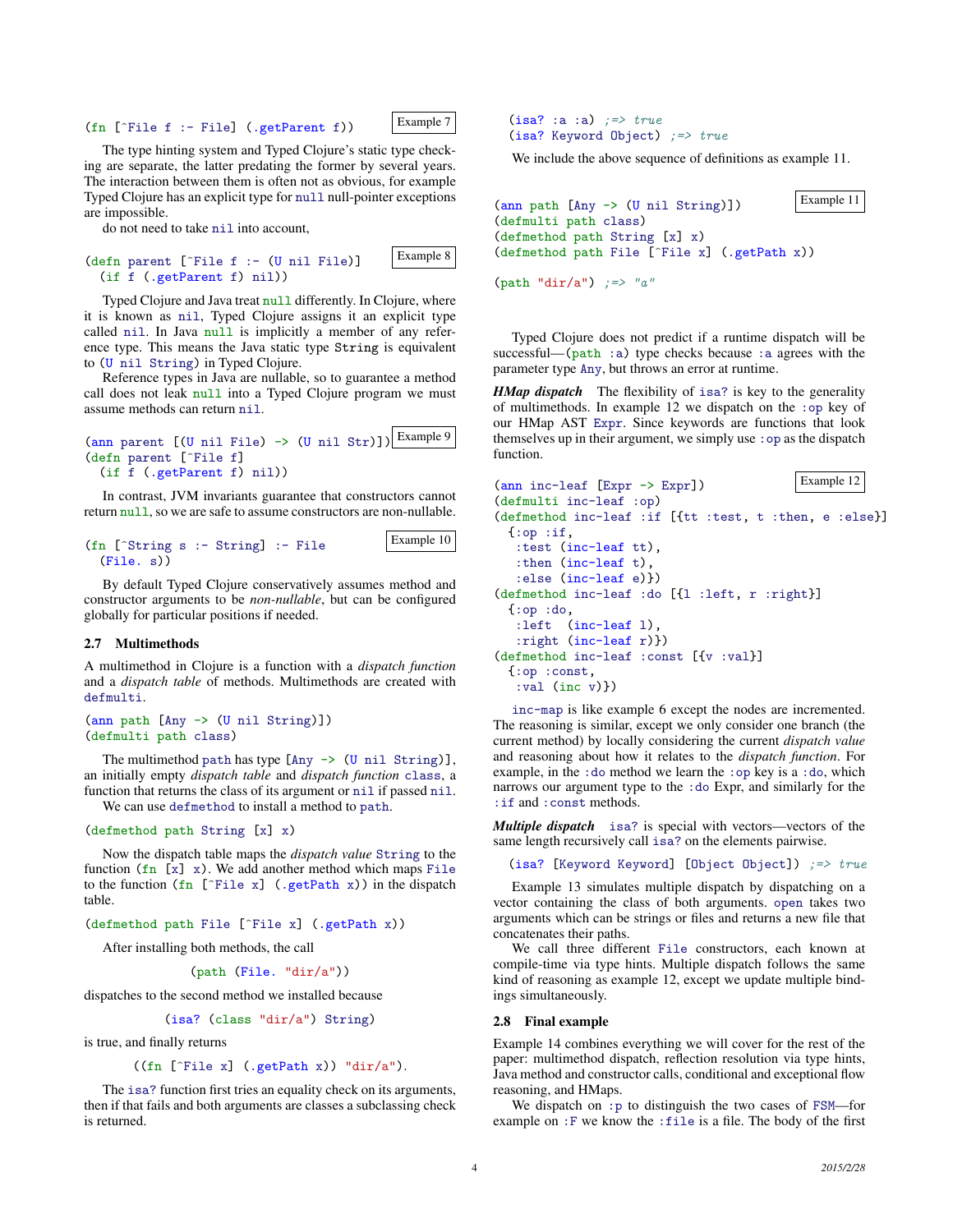

Figure 2. Multimethod Examples

method uses type hints to resolve reflection and conditional control flow to prove null-pointer exceptions are impossible. The second method is similar except it uses exceptional control flow.

# 3. A Formal Model of  $\lambda_{TC}$

Now that we have demonstrated the core features Typed Clojure provides, we link them together in a formal model called  $\lambda_{TC}$ . Our presentation will start with a review of occurrence typing (Tobin-Hochstadt and Felleisen 2010). Then for the rest of the section we incrementally add each novel feature of Typed Clojure to the formalism, interleaving presentation of syntax, typing rules, operational semantics and subtyping.

The first insight about occurrence typing is that logical formulas can be used to represent type information about our programs by relating parts of the runtime environment to types via propositional logic. *Type Propositions*  $\psi$  make assertions like "variable x is of type **Number**" or "variable x is not nil"—in our logical system we write these as **Number**<sub>x</sub> and **nil** <sub>x</sub>. The other propositions are standard logical connectives: implications, conjunctions, disjunctions, and the trivial  $(t<sup>t</sup>)$  and impossible (ff) propositions (Figure 3).

The particular part of the runtime environment we reference in a type proposition is called the *object*. The typing judgement relates an object to every expression in the language. An object is either *empty*, written ∅, which says this expression is not known to evaluate to a particular part of the current runtime environment, or a variable with some *path*, written  $\pi(x)$ , that exactly indicates

|                         | $d,e ::= x \mid v \mid (e \mid e) \mid \lambda x^{\tau}.e$<br>$\left  \right $ (if e e e) $\left  \right $ (let $\left[ x e \right]$ e)                                      | Expressions                                          |
|-------------------------|------------------------------------------------------------------------------------------------------------------------------------------------------------------------------|------------------------------------------------------|
| $\boldsymbol{v}$<br>c   | $\therefore = s \mid n \mid c \mid [\rho, \lambda x^{\tau}.e]_{c}$<br>$ ::= \text{ class }   \text{ inc }   \text{ number?}$                                                 | Values<br>Constants                                  |
|                         | $\sigma, \tau$ ::= $\top$ $ $ $(  \bigcup \overrightarrow{\tau})  $ $x:\tau \xrightarrow{\psi  \psi} \tau$ Types                                                             |                                                      |
| $\boldsymbol{s}$<br>b   | $ \nabla (Vals) C$<br>$\cdots = k \mid C \mid \mathsf{nil} \mid b$<br>$ ::=$ true   false                                                                                    | Value types<br>Boolean values                        |
| ψ                       | $\begin{array}{rcl} ::= & \tau_{\pi(x)}~ ~\overline{\tau}_{\pi(x)}~ ~\psi \supset \psi \\ &  ~~ \psi \wedge \psi ~ ~ \psi \vee \psi ~ ~ \text{tt} ~ ~ \text{ff} \end{array}$ | Propositions                                         |
| $\overline{O}$<br>$\pi$ | $\begin{array}{rcl} ::= & \pi(x) & \emptyset \\ ::= & \overline{pe} \end{array}$                                                                                             | Objects<br>Paths                                     |
| Г<br>$\rho$             | $\begin{array}{rcl} ::= & \overrightarrow{\psi} \\ ::= & {\overrightarrow{x \mapsto \psi}} \end{array}$                                                                      | <b>Proposition Environment</b><br>Value environments |

Figure 3. Syntax of Terms, Types, Propositions and Objects

how the value of this expression can be derived from the current runtime environment. Type propositions can only reference nonempty objects.

The second insight is that we can replace the traditional representation of a type environment (eg., a map from variables to types) with a set of propositions, written Γ. Instead of mapping x to the type Number, we use the proposition Number $<sub>x</sub>$ .</sub>

Given a set of propositions, we can use logical reasoning to derive new information about our programs with the judgement  $\Gamma \vdash \psi$ . In addition to the standard rules for the logical connectives, the key rule is L-Update, which combines multiple propositions about the same variable, allowing us to refine its type.

L-UPDATE  
\n
$$
\frac{\Gamma \vdash \tau_{\pi'(x)}}{\Gamma \vdash \mathsf{update}(\tau, \nu, \pi)_{\pi'(x)}}
$$

For example, with L-Update we can use the knowledge of  $\Gamma \vdash$ ( $\bigcup$  nil N)<sub>x</sub> and  $\Gamma \vdash \overline{\textbf{nil}}_x$  to derive  $\Gamma \vdash \textbf{N}_x$ . (The metavariable  $\nu$  ranges over  $\tau$  and  $\bar{\tau}$  (without variables).) We cover L-Update in more detail in Section 3.3.

Finally, this approach allows the type system to track programming idioms from dynamic languages using implicit type-based reasoning based on the result of conditional tests. For instance, Example 1 only utilises x once the programmer is convinced it is safe to do so based whether (number? x) is true or false. To express this in the type system, every expression is described by two propositions: a 'then' proposition for when it reduces to a true value, and an 'else' proposition when it reduces to a false value for (number? x) the then proposition is **Number**<sub>x</sub> and the else proposition is  $\overline{\text{Number}}_x$ .

We formalise our type system following Tobin-Hochstadt and Felleisen (2010) (with differences highlighted in **blue**). The typing judgement

$$
\Gamma \vdash e : \tau \, ; \ \psi_+|\psi_- \, ; \ o
$$

says expression e is of type  $\tau$  in the proposition environment  $\Gamma$ , with 'then' proposition  $\psi_+$ , 'else' proposition  $\psi_-$  and object o. We write  $\Gamma \vdash e : \tau$  if we are only interested in the type.

Syntax is given in Figure 3. Expressions include variables, values, application, abstractions, conditionals and let expressions. All binding forms introduce fresh variables. Values include booleans, nil, class literals, keywords, numbers, constants and closures. Value environments map local bindings to values.

Types include the top type, *untagged* unions, functions, singleton types and class instances. We abbreviate Boolean as B, Keyword as K and Number and N. The type (Val K) is inhabited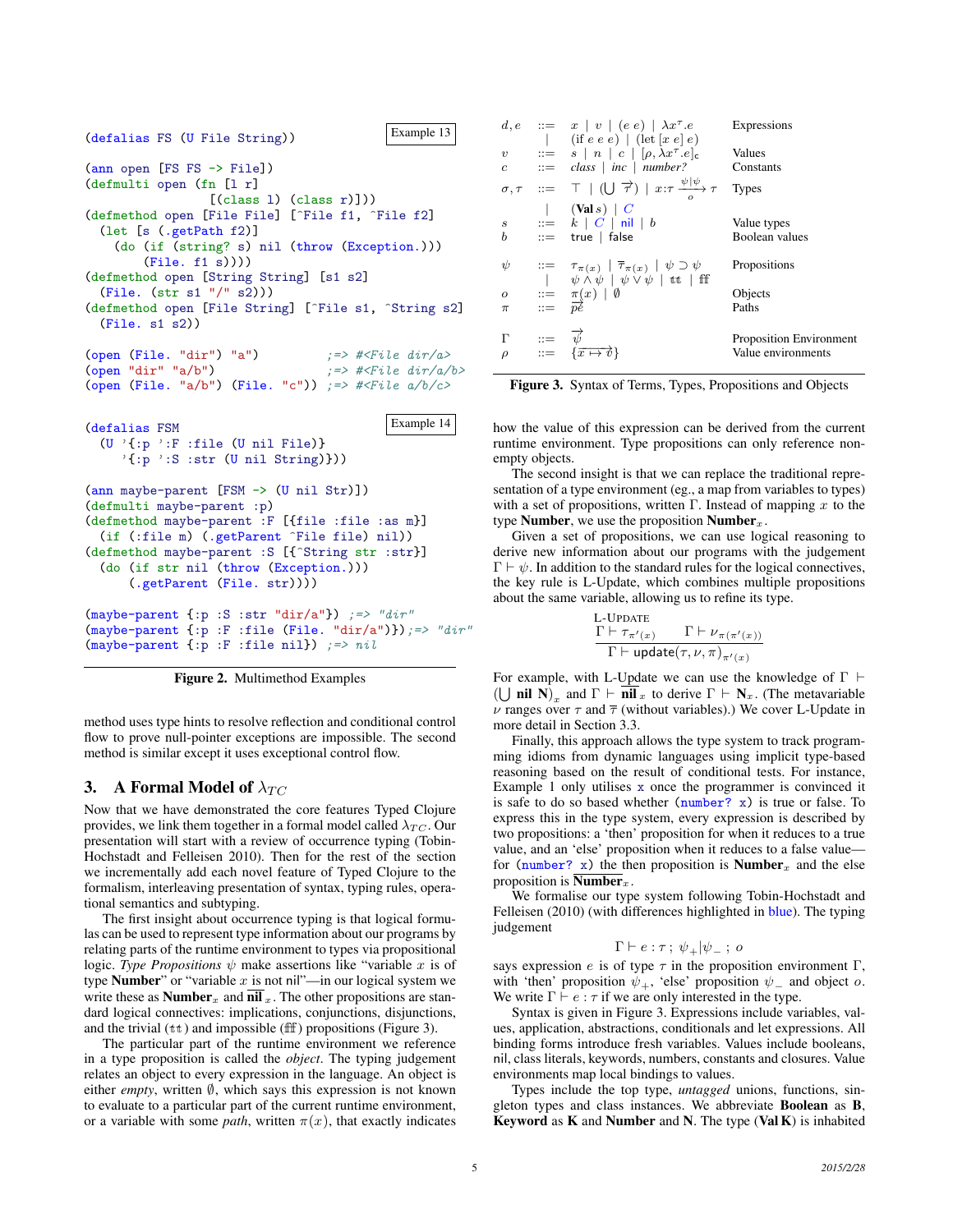by the class literal **K** and : a is of type **K**. We abbreviate  $(\bigcup)$  as  $\perp$ , (Val nil) as nil, (Val true) as true and (Val false) as false. Function types contain *latent* (terminology from (Lucassen and Gifford 1988)) propositions and object, which, along with the return type, may refer to the function argument. They are latent because they are instantiated with the actual object of the argument in applications before they are used in the proposition environment.

Figure 4 contains the core typing rules. The key rule for reasoning about conditional control flow is T-If.

T-IF  
\n
$$
\Gamma \vdash e_1 : \tau_1 ; \psi_{1+} | \psi_{1-} ; o_1
$$
  
\n $\Gamma, \psi_{1+} \vdash e_2 : \tau ; \psi_{2+} | \psi_{2-} ; o$   
\n $\Gamma, \psi_{1-} \vdash e_3 : \tau ; \psi_{3+} | \psi_{3-} ; o$   
\n $\Gamma \vdash (\text{if } e_1 e_2 e_3) : \tau ; \psi_{2+} \lor \psi_{3+} | \psi_{2-} \lor \psi_{3-} ; o$ 

The propositions of the test expression  $e_1$ ,  $\psi_{1+}$  and  $\psi_{1-}$ , are used as assumptions in the then and else branch respectively. If the result of the if is a true value, then it either came from  $e_2$ , in which case  $\psi_{2\perp}$  is true, or from  $e_3$ , which implies  $\psi_{3\perp}$  is true. The else proposition is  $\psi_{2} \vee \psi_{3}$  similarly. The T-Local rule connects the type system to the proof system over type propositions via  $\Gamma \vdash \tau_x$ to derive a type for a variable. Using this rule, the type system can then appeal to L-Update to refine the type assigned to  $x$ .

We are now equipped to type check Example 1, starting at body:

$$
\ldots \quad (\text{if } (\text{number? x}) \ (\text{inc } x) \ 0) \ \ldots
$$

We know  $\Gamma = (\bigcup \textbf{nil } N)_x$ . The test expression uses T-App,

 $\Gamma \vdash (number? \ x) : \mathbf{B}$ ;  $\mathbf{N}_x | \overline{\mathbf{N}}_x$ ; Ø

since *number*? has type  $x: \top \frac{\mathbf{N}_x | \mathbf{N}_x}{\emptyset}$  **B** and x has object x.

Finally we check both branches using the extended proposition environment as specified by T-If. Going down the then branch, our new assumption  $N_x$  is crucial to check

$$
\Gamma, \mathbf{N}_x \vdash x : \mathbf{N} ; \overline{(\cup \text{ nil false})}_x | (\cup \text{ nil false})_x ; \emptyset
$$

because we can now satisify the premise of T-Local:

 $\Gamma, \mathbf{N}_x \vdash \mathbf{N}_x.$ 

*Operational semantics* We define the dynamic semantics for  $\lambda_{TC}$  in a big-step style using an environment, following Tobin-Hochstadt and Felleisen (2010). We include both errors and a wrong value, which is provably ruled out by the type system. The main judgement is  $\rho \vdash e \Downarrow \alpha$  which states that e evaluates to answer  $\alpha$  in environment  $\rho$ . We chose to omit the core rules (see Figure A.17) however a notable difference is nil is a false value, which affects the semantics of if:

B-IFTRUE

$$
v_1 \neq \text{false} \quad v_1 \neq \text{nil} \quad \beta \vdash e_1 \Downarrow v_1
$$
\n
$$
\rho \vdash e_2 \Downarrow v \quad \rho \vdash e_3 \Downarrow v
$$
\n
$$
\rho \vdash (\text{if } e_1 \ e_2 \ e_3) \Downarrow v \quad \rho \vdash (\text{if } e_1 \ e_2 \ e_3) \Downarrow v
$$

Subtyping (Figure 5) is a reflexive and transitive relation with top type  $\top$ . Singleton types are instances of their respective classes—boolean singleton types are of type B, class literals are instances of Class and keywords are instances of K. Instances of classes  $C$  are subtypes of **Object**. Since function types are subtypes of Fn, all types except for nil are subtypes of Object, so  $\top$  $=$  ( $\bigcup$  **nil Object**). Function subtyping is contravariant left of the arrow—latent propositions, object and the result type are covariant. Subtyping for untagged unions is standard.

| $S-REH.$<br>$\vdash \tau \lt: : \tau$                                            | $S-TOP$<br>$\vdash \tau \lt: : \top$ | <b>S-UNIONSUPER</b><br>$\exists i. \vdash \tau \mathrel{<:} \sigma_i$<br>$\vdash \tau \lt: : (\bigcup \overrightarrow{\sigma}^i)$                   | <b>S-UNIONSUB</b><br>$\overrightarrow{r_i \leq \sigma}^i$<br>$\vdash (\mid\;\; \mid \overrightarrow{\tau}^i) <: \sigma$ |
|----------------------------------------------------------------------------------|--------------------------------------|-----------------------------------------------------------------------------------------------------------------------------------------------------|-------------------------------------------------------------------------------------------------------------------------|
| S-FUNMONO<br>$\vdash x:\sigma \xrightarrow{\psi_+ \psi_-} \tau \lt: \mathbf{Fn}$ |                                      | <b>S-OBJECT</b><br>$\vdash C \lt: \text{Object}$                                                                                                    | S-SCLASS<br>$\vdash$ (Val C) $\lt$ : Class                                                                              |
| $S-FUN$                                                                          |                                      |                                                                                                                                                     |                                                                                                                         |
| S-SBOOL<br>$\vdash$ (Val b) $\lt:$ B                                             |                                      | $\begin{array}{ccc} \vdash \sigma' <: \sigma & \vdash \tau <: \tau' \\ \psi_+ \vdash \psi'_+ & \psi_- \vdash \psi'_- \\ \vdash o <: o' \end{array}$ |                                                                                                                         |
| S-SK <sub>w</sub><br>$\vdash$ (Val k) $\lt$ : K                                  |                                      | $\vdash x:\sigma \xrightarrow{\psi_+ \psi_-} \tau \lt: :x:\sigma' \xrightarrow{\psi_+' \psi_-'} \tau'$                                              |                                                                                                                         |

Figure 5. Core Subtyping rules

#### 3.1 Reasoning about Exceptional Control Flow

We extend our model with sequencing expressions and errors, where err models the result of calling Clojure's throw special form with some Throwable.

 $e ::= \dots$  | err | (do e e) Expressions

Our main insight is as follows: if the first subexpression in a sequence reduces to a value, then it is either true or false. If we learn some proposition in both cases then we can use that proposition as an assumption to check the second subexpression. T-Do formalises this intuition.

T-DO  
\n
$$
\Gamma \vdash e_1 : \tau_1 ; \psi_1_+ | \psi_1_-, o_1
$$
\n
$$
\frac{\Gamma, \psi_1_+ \vee \psi_1_- \vdash e : \tau ; \psi_+ | \psi_-, o}{\Gamma \vdash (\text{do } e_1 e) : \tau ; \psi_+ | \psi_-, o}
$$

The introduction of errors, which do not evaluate to either a true or false value, makes our insight interesting.

$$
\begin{array}{l} T\text{-}\text{Error} \\ \Gamma \vdash \texttt{err} : \bot ~;~\text{ff}~\text{|ff}~;~\emptyset \end{array}
$$

Recall Example 2.

$$
\dots \quad (\text{do (if (number? x) nil (throw (Exception.)))}
$$
  
(inc x)) ...

As before, checking (*number?*  $x$ ) allows us to use the proposition  $N_x$  when checking the then branch.

By T-Nil and subsumption we can propagate this information to both propositions.

$$
N_x \vdash \mathsf{nil} : \mathsf{nil} \; ; \; N_x \, | N_x \; ; \; \emptyset
$$

Furthermore, using T-Error and subsumption we can conclude anything in the else branch.

$$
\overline{\mathbf{N}}_x \vdash \textsf{err} : \bot ; \; \mathbf{N}_x \, | \mathbf{N}_x ; \; \emptyset
$$

Using the above as premises to T-If we conclude that if the first expression in the do evaluates successfully,  $N_x$  must be true.

 $(\bigcup$  **nil**  $N$ <sub>x</sub>  $\vdash$  (if (*number*? x) nil err) : **B**;  $N_x | N_x ; \emptyset$ 

We can now use  $N_x$  in the environment to check the second subexpression (*inc* x), completing the example.

#### 3.2 Precise Types for Heterogeneous maps

Figure 6 presents syntax, typing rules and dynamic semantics in detail. The type ( $\mathbf{HMap}^{\mathcal{E}}$   $\mathcal{M}$   $\mathcal{A}$ ) includes  $\mathcal{M}$ , a map of *present* entries (mapping keywords to types), A, a set of keyword keys that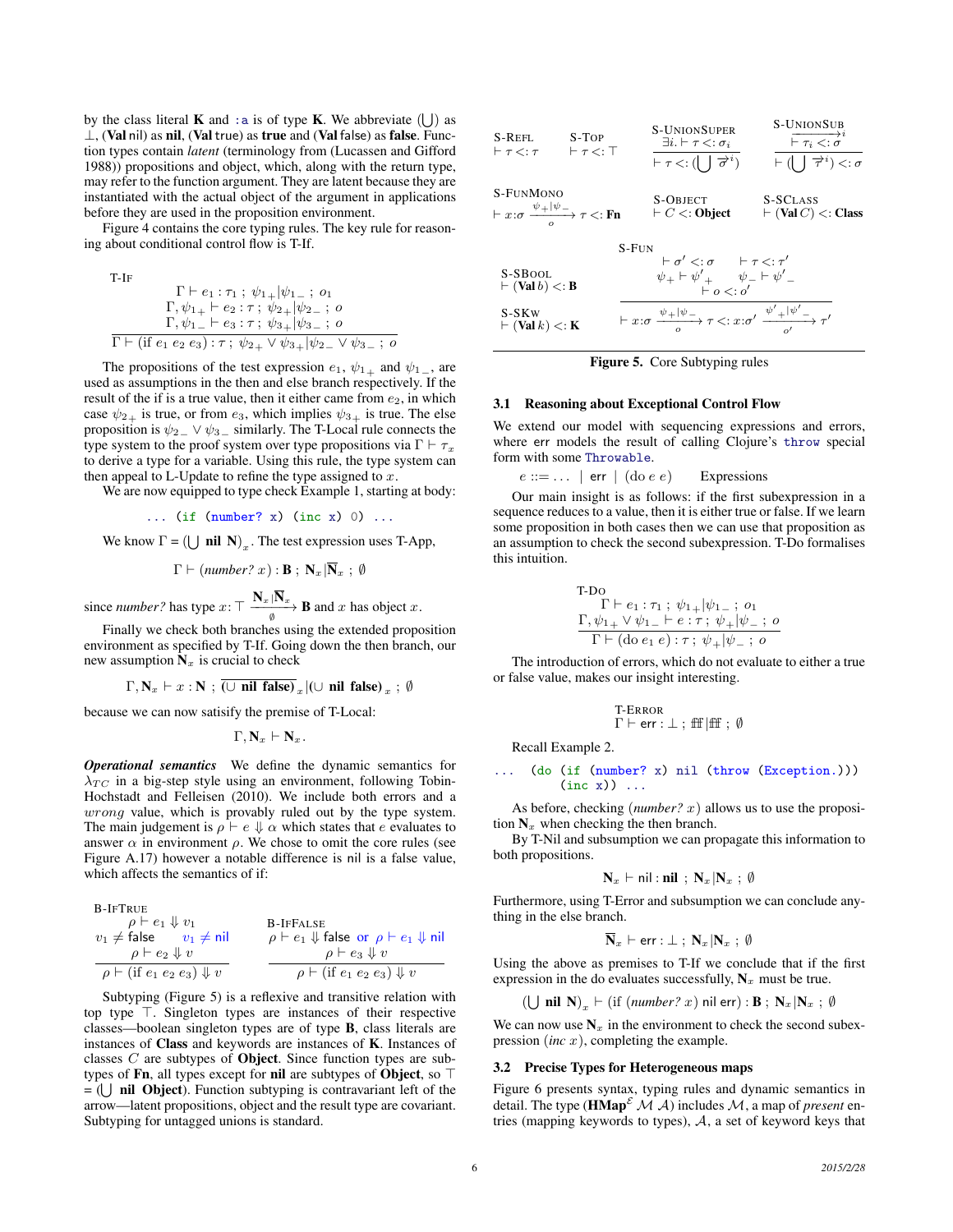| <b>6</b>                                                                                                                                                                                                                                                                                                        |                                                                                                                                                                                                               |                                                                                                                                                                                                                                                                                                                                                                                                                                                                                                                                                                                                                                                                                                                                                                                                                                                                                                                                                                                                                                                                                   |  |
|-----------------------------------------------------------------------------------------------------------------------------------------------------------------------------------------------------------------------------------------------------------------------------------------------------------------|---------------------------------------------------------------------------------------------------------------------------------------------------------------------------------------------------------------|-----------------------------------------------------------------------------------------------------------------------------------------------------------------------------------------------------------------------------------------------------------------------------------------------------------------------------------------------------------------------------------------------------------------------------------------------------------------------------------------------------------------------------------------------------------------------------------------------------------------------------------------------------------------------------------------------------------------------------------------------------------------------------------------------------------------------------------------------------------------------------------------------------------------------------------------------------------------------------------------------------------------------------------------------------------------------------------|--|
| \n $\begin{array}{c}\n\text{T-ABS} \\ \Gamma, \sigma_x \vdash e : \tau; \psi_+   \psi_-, o \\ \hline\n\Gamma, \sigma_x \vdash e : \tau; \psi_+   \psi_-, o \\ \hline\n\Gamma \vdash \lambda x^{\sigma}. e : x : \sigma \xrightarrow{\psi_+   \psi_-, o} \tau; \text{tt}   \text{ff}; \emptyset\n\end{array}$ \n | \n $\begin{array}{c}\n\text{T-SUBSUME} \\ \Gamma \vdash e : \tau; \psi_+   \psi_-, o \\ \hline\n\Gamma \vdash e : \tau; \psi_+   \psi_-, o \\ \hline\n\Gamma \vdash e : \tau' \vdash o <: o'\n\end{array}$ \n | \n $\begin{array}{c}\n\text{T-KW} \\ \text{SUSUM} \\ \hline\n\Gamma \vdash e : \tau; \psi_+   \psi_-, o \\ \hline\n\Gamma \vdash e : \tau' \vdash e <: \sigma' \\ \hline\n\Gamma \vdash e : \tau' \vdash \psi_+   \psi_-, o \\ \hline\n\Gamma \vdash e : \tau' \vdash \psi_+   \psi_-, o \\ \hline\n\Gamma \vdash e : \tau; \psi_+   \psi_-, o \\ \hline\n\Gamma \vdash e : \tau; \psi_+   \psi_-, o \\ \hline\n\Gamma \vdash e : \tau; \psi_+   \psi_-, o \\ \hline\n\Gamma \vdash e : \tau; \psi_+   \psi_-, o \\ \hline\n\Gamma \vdash e : \tau; \psi_+   \psi_-, o \\ \hline\n\Gamma \vdash e : x : \sigma \xrightarrow{\psi_+   \psi_-, o} \Gamma \vdash e : x : \sigma \xrightarrow{\psi_+   \psi_-, o} \Gamma \vdash e : x : \sigma \xrightarrow{\psi_+   \psi_-, o} \Gamma \vdash e : \tau; \psi_+   \psi_-, o \\ \hline\n\Gamma \vdash (\text{let } [x e_1] e) : \tau; \psi_+   \psi_-, o \\ \hline\n\Gamma \vdash (\text{let } [x e_1] e) : \tau; \psi_+   \psi_-, o \\ \hline\n\Gamma \vdash e : \tau; \psi_+   \psi_-, o \\ \hline\n\Gamma \vdash e : \tau; \psi_+  $ |  |

Figure 4. Typing rules

| $e$ ::=   (get $e e$ )   (assoc $e e e$ )                                                                                                                                                                                                                                                                                                                            | Expressions                                   |
|----------------------------------------------------------------------------------------------------------------------------------------------------------------------------------------------------------------------------------------------------------------------------------------------------------------------------------------------------------------------|-----------------------------------------------|
| $v : := \ldots   \{ \}$<br>$\begin{array}{l} \tau ~~::= \ldots ~~ \mid \ (\mathbf{HMap}^{\mathcal{E}} \mathcal{M} \mathcal{A}) \\ \mathcal{M} ::= \{\overline{k} \mapsto \overline{r}\} \\ \mathcal{A} ~~:= \{\overline{k}\} \end{array}$                                                                                                                            | Values<br><b>Types</b>                        |
|                                                                                                                                                                                                                                                                                                                                                                      |                                               |
|                                                                                                                                                                                                                                                                                                                                                                      | HMap mandatory entries                        |
| $\mathcal{E}$ := $\mathcal{C}$   $\mathcal{P}$                                                                                                                                                                                                                                                                                                                       | HMap absent entries<br>HMap completeness tags |
| $pe ::= \dots   \textbf{key}_k$                                                                                                                                                                                                                                                                                                                                      | Path Elements                                 |
| T-GETHMAP                                                                                                                                                                                                                                                                                                                                                            |                                               |
| $\Gamma \vdash e : (\bigcup \overrightarrow{(\mathbf{HMap}^{\mathcal{E}} \mathcal{M} \mathcal{A})}^{i}) \; ; \; \psi_{1+}   \psi_{1-} \; ; \; o \\ \Gamma \vdash e_k : (\mathbf{Val} \, k) \qquad \overrightarrow{\mathcal{M}[k] = \tau}^{i}$                                                                                                                        |                                               |
|                                                                                                                                                                                                                                                                                                                                                                      |                                               |
| $\frac{1 \vdash e_k : (\text{val } \kappa) \qquad \mathcal{M}[\kappa] = \tau}{\Gamma \vdash (\text{get } e \ e_k) : (\bigcup \overrightarrow{\tau}^i) \ ; \ \text{tt} \   \ \text{tt} \ ; \ \text{key}_k(x)[o/x]}$                                                                                                                                                   |                                               |
| T-GETHMAPABSENT<br>$\Gamma \vdash e : (\mathbf{HMap}^{\mathcal{E}} \mathcal{M} \mathcal{A}) ; \psi_{1+} \psi_{1-} ; o$                                                                                                                                                                                                                                               |                                               |
| $\Gamma \vdash e_k : (\textbf{Val } k) \qquad k \in \mathcal{A}$                                                                                                                                                                                                                                                                                                     |                                               |
| $\Gamma \vdash (\text{get } e e_k) : \textbf{nil}$ ; tt  tt; key <sub>k</sub> (x)[o/x]                                                                                                                                                                                                                                                                               |                                               |
| T-GETHMAPPARTIALDEFAULT                                                                                                                                                                                                                                                                                                                                              |                                               |
| $\Gamma \vdash e : (\mathbf{HMap}^{\mathcal{P}} \mathcal{M} \mathcal{A}) ; \psi_{1+}   \psi_{1-} ; o$                                                                                                                                                                                                                                                                |                                               |
| $\Gamma \vdash e_k : (\text{Val } k) \qquad k \notin dom(\mathcal{M}) \qquad k \notin \mathcal{A}$                                                                                                                                                                                                                                                                   |                                               |
| $\Gamma \vdash (\text{get } e e_k) : \top; \text{tt}   \text{tt}, \text{key}_k(x) [o/x]$                                                                                                                                                                                                                                                                             |                                               |
| T-AssocHMap                                                                                                                                                                                                                                                                                                                                                          |                                               |
| $\Gamma \vdash e : (\textbf{HMap}^{\mathcal{E}} \mathcal{M} \mathcal{A})$                                                                                                                                                                                                                                                                                            |                                               |
| $\frac{\Gamma\vdash e_k: (\textbf{Val }k)\qquad \Gamma\vdash e_v: \tau\qquad k\not\in \mathcal{A}}{\Gamma\vdash(\text{assoc }e\ e_k\ e_v):(\textbf{HMap}^{\mathcal{E}}\ \mathcal{M}[k\mapsto \tau]\ \mathcal{A})\ ;\ \text{tt\ if\ f}\ ;\ \emptyset}$                                                                                                                |                                               |
| S-HMAP                                                                                                                                                                                                                                                                                                                                                               |                                               |
| $\forall i. M[k_i] = \sigma_i$ and $\vdash \sigma_i < \tau_i$ $A_1 \supseteq A_2$                                                                                                                                                                                                                                                                                    |                                               |
| $\vdash (\textbf{HMap}^{\mathcal{E}} \mathcal{M} \mathcal{A}_1) \lt: (\textbf{HMap}^{\mathcal{E}} \{\overrightarrow{k \mapsto \tau}\}^i \overrightarrow{\mathcal{A}_2)}$                                                                                                                                                                                             |                                               |
| S-HMAPP<br>$\forall i. \ \mathcal{M}[k_i] = \sigma_i \text{ and } \vdash \sigma_i \leq : \tau_i$<br>$\vdash (\mathbf{HMap}^{\mathcal{C}} \mathcal{M} \mathcal{A}') \leq : (\mathbf{HMap}^{\mathcal{P}} \{\overline{k \mapsto \tau}\}^i \mathcal{A})$<br>$\vdash (\mathbf{HMap}^{\mathcal{C}} \mathcal{M} \mathcal{A}) \leq : \mathbf{Map}^{\mathcal{P}} \mathcal{A}$ |                                               |
|                                                                                                                                                                                                                                                                                                                                                                      |                                               |
| B-GET<br>B-Assoc                                                                                                                                                                                                                                                                                                                                                     |                                               |
| $\left.\begin{array}{lll} \rho\vdash e\Downarrow m & \rho\vdash e\Downarrow m & \text{B-GerMissING} \\ \rho\vdash e_k\Downarrow k & \rho\vdash e'\Downarrow k & \rho\vdash e\Downarrow m \\ \rho\vdash e_v\Downarrow v_v & k\in dom(m) & \rho\vdash e'\Downarrow k \\ =m[k\mapsto v_v] & m[k]=v & k\not\in dom(m) \end{array}\right.$                                |                                               |
|                                                                                                                                                                                                                                                                                                                                                                      |                                               |
| $v = m[k \mapsto v_v]$                                                                                                                                                                                                                                                                                                                                               | $k \notin dom(m)$                             |

 $\rho \vdash (\text{assoc } e \; e_k \; e_v) \Downarrow v \; \overline{\rho \vdash (\text{get } e \; e') \Downarrow v} \; \overline{\rho \vdash (\text{get } e \; e') \Downarrow \mathsf{nil}}$ Figure 6. HMap Syntax, Typing and Operational Semantics

 $S-$ 

are known to be *absent* and tag  $\mathcal E$  which is either  $\mathcal C$  ("complete") if the map is fully specified by  $M$ , and  $P$  ("partial") if there are *unknown* entries. To ease presentation, if an HMap has completeness tag  $C$  then  $A$  implicitly contains all keywords not in the domain of M. Keys cannot be both present and absent.

The expressions (get  $m : a$ ) and (:a  $m$ ) are semantically identical, though we only model the former to avoid the added complexity of keywords being functions. To simplify presentation, we only provide syntax for the empty map literal and restrict lookup and extension to keyword keys. The metavariable  $m$  ranges over the runtime value of maps  $\{\overline{k \mapsto v}\}$ , usually written  $\{\overline{k v}\}$ .

Subtyping for HMaps designate Map as a common supertype for all HMaps. S-HMap says that an HMap is a subtype of another HMap if they agree on  $\mathcal{E}$ , agree on mandatory entries with subtyping and at least cover the absent keys of the supertype. Complete maps are subtypes of partial maps as long as they agree on the mandatory entries of the partial map via subtyping (S-HMapP).

The typing rules for get consider three possible cases. T-GetHMap models a lookup that will certainly succeed, T-GetHMapAbsent a lookup that will certainly fail and T-GetHMapPartialDefault a lookup with unknown results. Lookups on unions of HMaps are only supported in T-GetHMap, in particular to support looking up :op on a map of type Expr (Example 3) where every element in the union contains the key we are looking up. The objects in the T-Get rules are more complicated than those in T-Local—the next section discusses this in detail. Finally T-AssocHMap extends an HMap with a mandatory entry while preserving completeness and absent entries, and enforcing  $k \notin \mathcal{A}$  to prevent badly formed types.

The semantics for get and assoc are straightforward. If the entry is missing, B-GetMissing produces nil.

# 3.3 Paths

Recall the first insight of occurrence typing—we can reason about specific *parts* of the runtime environment using propositions. The way to refer to *parts* of the runtime environment with occurrencing is via *path elements*. A *path* consists of a series of path elements applied right-to-left to a variable written  $\pi(x)$ . Tobin-Hochstadt and Felleisen (2010) introduce the path elements car and cdr to reason about selector operations on cons cells. We instead want to reason about HMap lookups and calls to *class*.

**Key path element** We introduce our first path element  $key_k$ , which represents the operation of looking up a key  $k$ . We directly relate this to our typing rule T-GetHMap (Figure 6) by checking the then branch of the first conditional test is checked in an equivalent version of Example 3.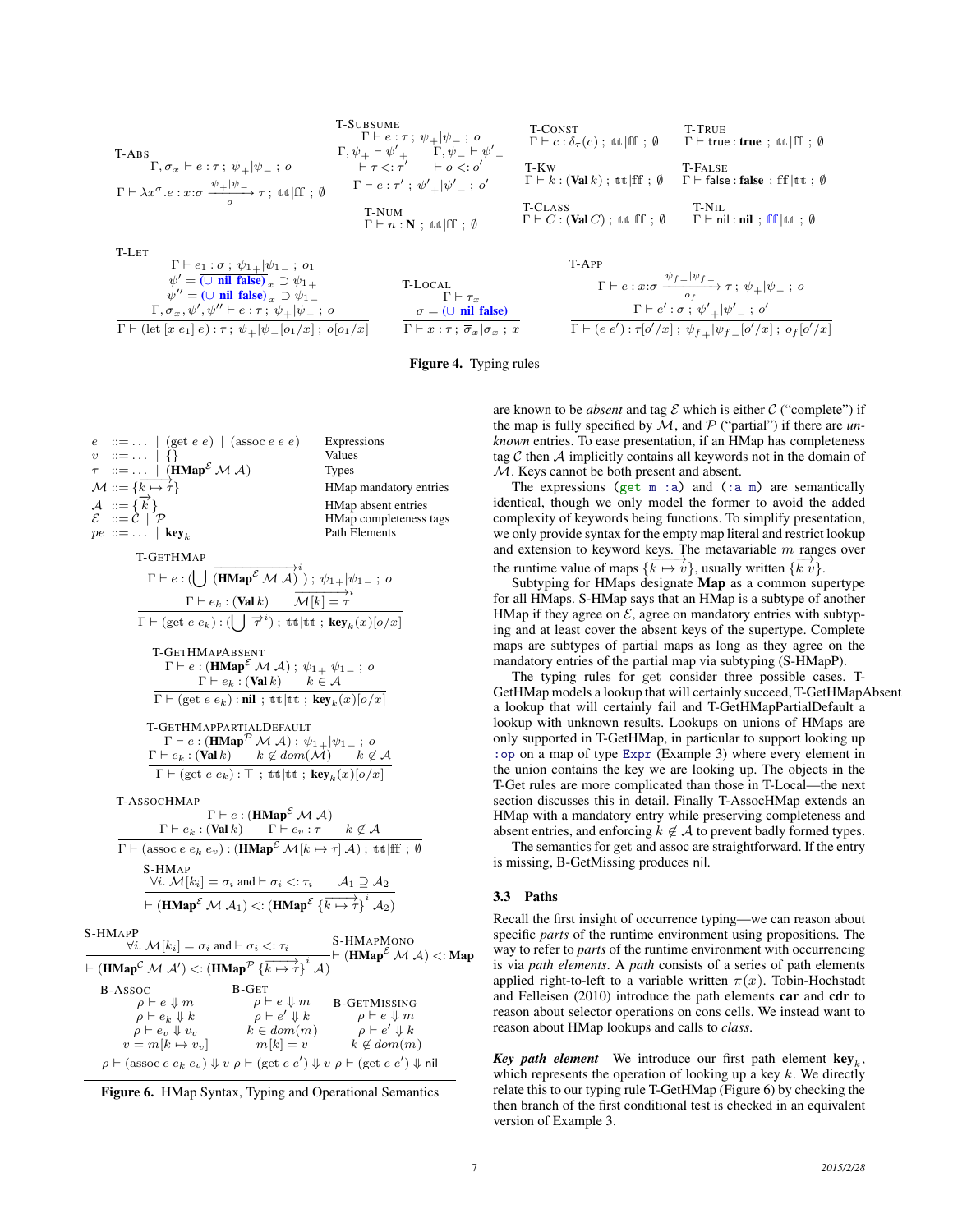(fn [m :- Expr] (if (= (get m :op) :if) {:op :if, ...} (if ...)))

We do not specifically support  $=$  in our calculus, but on keyword arguments it works identically to isa? which we model in Section 3.5. Intuitively, if  $\Gamma \vdash e : \tau$ ;  $\psi_+|\psi_-$ ; o then (= e :if) has the true and false propositions

 $(\text{Val}: \text{if})_{x} |(\text{Val}: \text{if})_{x} [o/x]$ where substitution reduces to tt if  $o = \emptyset$ .

We start with proposition environment  $\Gamma = \text{Expr }_{m}$ . Since Expr is a union of HMaps, each with the entry :op, we can use T-GetHMap.

$$
\Gamma \vdash (\text{get } m : \text{op}) : \mathbf{K} \; ; \; \text{tt}\; \vert \text{tt}\; ; \; \text{key}_{:\text{op}}(m)
$$

Using our intuitive definition of  $=$  above, we know

$$
\Gamma \vdash ( = \ (\text{get } m : \text{op}) : \text{if}) : \mathbf{B} \ ; \ (\mathbf{Val} : \text{if})_{\text{key}_{:\text{op}}(m)} | \overline{(\mathbf{Val} : \text{if})}_{\text{key}_{:\text{op}}(m)} \ ; \ \emptyset
$$

Going down the then branch gives us the extended environment  $\Gamma'$ = **Expr**<sub>m</sub>, (Val :if)<sub>key:op</sub>(m). Using L-Update we can combine what we know about object m and object  $\text{key}_{\text{top}}(m)$  to derive

$$
\Gamma' \vdash (\textbf{HMap}^{\mathcal{P}}\{ \texttt{:op} \texttt{:if}, \texttt{:test}\ \textbf{Expr}\ \texttt{,} \texttt{:then}\ \textbf{Expr}\ \texttt{,} \texttt{:else}\ \textbf{Expr}\ \} \ \{\} )_m
$$

The full definition of update is given in Figure 10 which considers both keys a path elements as well as the *class* path element described below. In the absence of paths, update simply performs set-theoretic operations on types; see Figure 11 for details.

*Class path element* Our second path element class is used in the latent object of the constant *class* function. Like Clojure's class function *class* returns the argument's class or nil if passed nil.

$$
pe ::= \dots | \text{ class } \text{Path Elements}
$$
  
 $\delta_{\tau}(class) = x : \top \xrightarrow{\text{tt} \uplus \text{tt}} (\bigcup \text{nil Class})$ 

The dynamic semantics are given in Figure 8. The definition of update supports various idioms relating to class which we introduce in Section 3.5.

#### 3.4 Java Interoperability and Type Hints

In Section 2.6 we discussed the role of type hints to help eliminate reflective calls. In this section, we introduce our model of Java and provide user-facing syntax corresponding to Clojure's Java interoperability forms and type hinted forms. Then we model the Clojure compiler's compile-time reflection resolution algorithm. To achieve this, first we define notation for *non-reflective* Java forms that unambiguously call a field, method or constructor. Then we define a rewrite relation that uses type hints to resolve reflection explicitly. Finally we give typing rules that model how Typed Clojure interacts with non-reflective calls.

We present Java interoperability in a restricted setting without class inheritance, overloading or Java Generics.

We extend the syntax in Figure 7 with type hinted expressions, reflective and non-reflective Java field lookups and calls to methods and constructors. We model the syntax after the 'dot' special form to prevent ambiguity—(.fld e) is now  $(e \, fld)$ , (.mth e es\*) is (. e  $(mth\overrightarrow{es})$ ) and (.class es\*) is (new  $\overrightarrow{Ces}$ ). The reflective expressions come without typing rules because Typed Clojure only reasons about resolved reflection (as demonstrated in Section 2.6). The method call  $(. e (mth_{[[\overline{C_i}]],C_2]}^{C_1} \overline{e_i^2}))$  is a non-reflective call to the *mth* method on class  $C_1$ , with Java signature  $C_2$  mth  $(\overrightarrow{C_i})$ ; The field access (. *e*  $fld_{C_2}^{C_1}$ ) calls the field on class  $C_1$  with Java

e ::=...
$$
\bigcap C x \mid (\text{let } \bigcap C x e \mid e)
$$
  
\n $\bigcap (e, ftd) \bigcup (e, (mth e^c)) \bigcap (new C e^c) \bigcup (new C e^c) \bigcup (empty C e^c) \bigcup (empty C e^c) \bigcup (empty C e^c) \bigcup (new C e^c) \bigcup (new C e^c) \bigcup (new C e^c) \bigcup (new C e^c) \bigcup (new C e^c) \bigcup (new C e^c) \bigcup (new C e^c) \bigcup (new C e^c) \bigcup (new C e^c) \bigcup (new C e^c) \bigcup (new C e^c) \bigcup (new C e^c) \bigcup (new C e^c) \bigcup (new C e^c) \bigcup (new C e^c) \bigcup (new C e^c) \bigcup (new C e^c) \bigcup (new C e^c) \bigcup (new C e^c) \bigcup (new C e^c) \bigcup (new C e^c) \bigcup (new C e^c) \bigcup (new C e^c) \bigcup (new C e^c) \bigcup (new C e^c) \bigcup (new C e^c) \bigcup (new C e^c) \bigcup (new C e^c) \bigcup (new C e^c) \bigcup (new C e^c) \bigcup (new C e^c) \bigcup (new C e^c) \bigcup (new C e^c) \bigcup (new C e^c) \bigcup (new C e^c) \bigcup (new C e^c) \bigcup (new C e^c) \bigcup (new C e^c) \bigcup (new C e^c) \bigcup (new C e^c) \bigcup (new C e^c) \bigcup (new C e^c) \bigcup (new C e^c) \bigcup (new C e^c) \bigcup (new C e^c) \bigcup (new C e^c) \bigcup (new C e^c) \bigcup (new C e^c) \bigcup (new C e^c) \bigcup (new C e^c) \bigcup (new C e^c) \bigcup (new C e^c) \bigcup (new C e^c) \bigcup (new C e^c) \bigcup (new C e^c) \bigcup (new C e^c) \bigcup (new C e^c) \bigcup (new C e^c) \bigcup (new C e^c) \bigcup (new C e^c) \bigcup (new C e^c) \bigcup (new C e^c) \bigcup (new C e^c) \bigcup (new C e^c) \bigcup (new C e^c) \bigcup (new C e^c$ 

Figure 7. Java Interoperability Syntax, Typing and Operational Semantics

signature  $C_2$   $fld$ ;. The constructor invocation (new  $_{[\overrightarrow{C_i}]}$   $C \overrightarrow{e_i}$ ) calls the constructor with Java signature  $C(\overrightarrow{C_i})$ ;

We model Clojure's reflection resolution algorithm as a rewrite relation  $\Sigma \vdash_r^{c\mathcal{T}} e \Rightarrow e'$  which rewrites e to a possibly-less reflective expression  $e'$  with respect to type hint environment  $\Sigma$  and Java class table  $CT$ . For example, R-FieldElimRefl emits a nonreflective field if it can find a field matching the type hint inferred on  $e'$ .

R-FIELIDELIMREFL  
\n
$$
\Sigma \vdash_r^{CT} e \Rightarrow e' \qquad \Sigma \vdash_h e': C
$$
\n
$$
\text{Fld}(\mathcal{CT}, C, fld) = [C_t, C_f]
$$
\n
$$
\Sigma \vdash_r^{CT} (.e fld) \Rightarrow (.e' fld_{C_f}^{CT})
$$

Type hint inference is given by the judgement  $\Sigma \vdash_h e : \gamma$  which infers the (possibly-unknown) type hint  $\gamma$  of expression e in type hint environment Σ. We defer the remainder of the rules for rewriting and the definition of type hint inference to the supplemental material.

As an example, we rewrite a simple field reference, with the assumptions that that the class **Point** has a field x of Java type  $N$  and  $\Sigma(p)$  = **Point**. In rewriting the expression (. p x), **Point** is inferred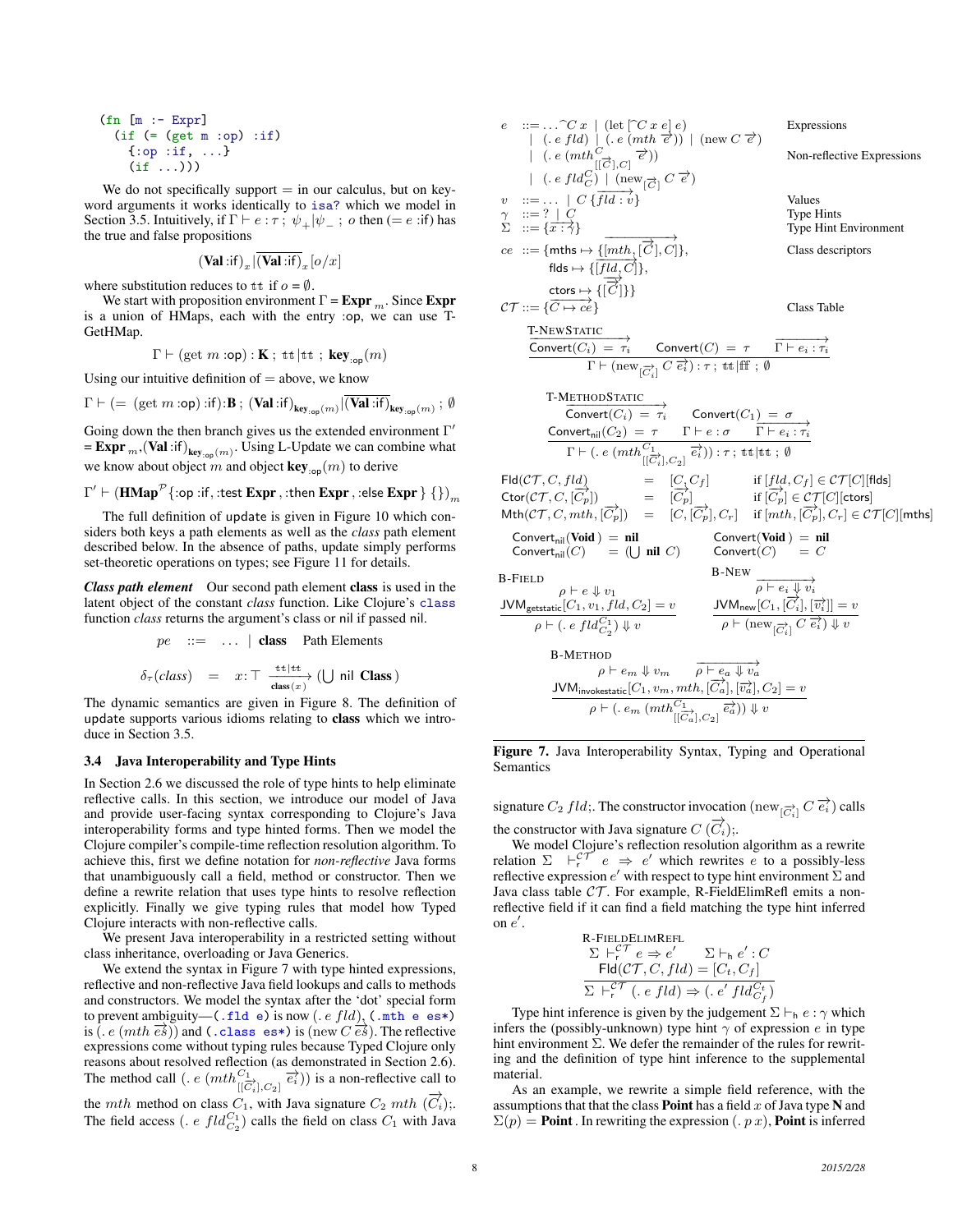| $\delta (class, C \overrightarrow{fld : v})$<br>$\delta$ (class, C)<br>$\delta(class, [\rho, \lambda x^\tau . e]_{c})$<br>$\delta(class, [v_d, t]_{m})$<br>$\delta$ (class, m) | $=$ $C$ | $=$ Class<br>$=$ Fn<br>$=$ Multi<br>$=$ Map | $\delta (class, true)$<br>$\delta (class, false)$<br>$\delta$ (class, k)<br>$\delta(class, nil)$ | $=$ B<br>$=$ R<br>$=$ K | $=$ nil |
|--------------------------------------------------------------------------------------------------------------------------------------------------------------------------------|---------|---------------------------------------------|--------------------------------------------------------------------------------------------------|-------------------------|---------|
|--------------------------------------------------------------------------------------------------------------------------------------------------------------------------------|---------|---------------------------------------------|--------------------------------------------------------------------------------------------------|-------------------------|---------|

|  | <b>Figure 8.</b> Primitives |
|--|-----------------------------|
|--|-----------------------------|

as the type hint of  $p$  and  $N$  is the field type by Fld (Figure 7). Now we just plug in the new information into our new expression

$$
(. p x_{\mathbf{N}}^{\mathbf{Point}}).
$$

Now we present the typing rules for resolved Java interoperability. T-FieldStatic checks a resolved field expression by ensuring the target has the correct static type, then returns a nilable type corresponding the Java type.

T-FIELDSTATE  
Convert(
$$
C_1
$$
) =  $\sigma$  Convert<sub>nil</sub>( $C_2$ ) =  $\tau$   $\Gamma \vdash e : \sigma$   
 $\Gamma \vdash (.e \ fld_{C_2}^{C_1}) : \tau \ ; \ \text{tt} \ | \text{tt} \ ; \ \emptyset$ 

To continue our example, assume  $\Gamma = \text{Point}_p$ . T-FieldStatic therefore produces the type  $(\bigcup$  nil N) for the entire expression.

The rules T-MethodStatic and T-NewStatic work similarly (Figure 7), varying in the choice of nilability in the conversion function—methods can return nil but constructors cannot.

The evaluation rules B-Field, B-New and B-Method (Figure 7) simply evaluate their arguments and call the relevant JVM operation, which do not model—Section 4 states our exact assumptions.

#### 3.5 Multimethod preliminaries: isa?

We now consider the isa? operation, a core part of the dispatch mechanism for multimethods. Recalling the examples in Section 2.7, isa? is a subclassing test for classes, otherwise an equality test—we do not model the semantics for vectors.

The key component of the T-IsA rule is the IsAProps metafunction (Figure 9), used to calculate the propositions for isa? tests.

T-ISA

$$
\frac{\Gamma \vdash e : \sigma \; ; \; \psi_{+}'|\psi_{-}' \; ; \; o}{\Gamma \vdash e' : \tau \quad \text{IsAProps}(o, \tau) = \psi_{+}|\psi_{-}}}{\Gamma \vdash (\text{isa? } e \; e') : \mathbf{B} \; ; \; \psi_{+}|\psi_{-} \; ; \; \emptyset}
$$

As an example, (isa?  $class x$ ) **K**) has the true and false propositions  $IsAProps(class(x), (Val K)) = K_x|\overline{K}_x$ , meaning that if this expression produces true,  $x$  is a keyword, otherwise it is not.

The operational behavior of isa? is given by B-IsA (Figure 9). IsA explicitly handles classes in the second case.

#### 3.6 Multimethods

To ease presentation, we present *immutable* multimethods, with syntax and semantics given in Figure 9. defmethod returns a new extended multimethod without changing the original multimethod. Example 11 is now written

(let [path (defmulti [Any -> (U nil String)] class)] (let [path (defmethod path String [x] x)] (let [path (defmethod path File [^File x] (.getPath x))] (path "dir/a")))) ;=> "a"

The type (Multi  $\sigma \sigma'$ ) characterizes multimethods with *interface type*  $\sigma$  and *dispatch function type*  $\sigma'$ . The expression (defmulti  $\sigma$  e) defines a multimethod with interface type  $\sigma$  and

| $ ::= \dots   (\text{defmulti } \tau e)$<br>$\epsilon$                                                   | Expressions                                                                                                                                                                                                                                                                                                                                                                       |
|----------------------------------------------------------------------------------------------------------|-----------------------------------------------------------------------------------------------------------------------------------------------------------------------------------------------------------------------------------------------------------------------------------------------------------------------------------------------------------------------------------|
| $\vert$ (defmethod e e e) $\vert$ (isa? e e)                                                             | Values                                                                                                                                                                                                                                                                                                                                                                            |
| $ ::= \ldots   [v, t]_{m}$<br>$\boldsymbol{v}$<br>$\sigma, \tau ::= \ldots ~ ~ (\text{Multi}~\tau~\tau)$ | <b>Types</b>                                                                                                                                                                                                                                                                                                                                                                      |
| $t = \{\overline{v \mapsto v}\}$                                                                         | Multimethod dispatch table                                                                                                                                                                                                                                                                                                                                                        |
|                                                                                                          |                                                                                                                                                                                                                                                                                                                                                                                   |
| <b>T-DEFMULTI</b>                                                                                        |                                                                                                                                                                                                                                                                                                                                                                                   |
|                                                                                                          | $\sigma = x : \tau \xrightarrow{\psi +  \psi -} \tau' \qquad \sigma' = x : \tau \xrightarrow{\psi' +  \psi' -} \tau'' \qquad \Gamma \vdash e : \sigma'$                                                                                                                                                                                                                           |
|                                                                                                          | $\Gamma \vdash (\text{defmulti } \sigma e) : (\overline{\text{Multi } \sigma \sigma'}) ; \text{tt }   \text{ff } ; \emptyset$                                                                                                                                                                                                                                                     |
| <b>T-DEFMETHOD</b>                                                                                       |                                                                                                                                                                                                                                                                                                                                                                                   |
|                                                                                                          | $\tau_m = x \colon \tau \xrightarrow[0]{\psi +  \psi  \to 0} \sigma$ $\tau_d = x \colon \tau \xrightarrow[0]{\psi' +  \psi'  \to 0} \sigma'$                                                                                                                                                                                                                                      |
|                                                                                                          | $\Gamma \vdash e_m : (\text{Multi } \tau_m \tau_d) \qquad \text{IsAProps}(o', \tau_v) = \psi''_{+}  \psi''_{-}$                                                                                                                                                                                                                                                                   |
|                                                                                                          | $\Gamma \vdash e_v : \tau_v \qquad \Gamma, \tau_x, {\psi''}_+ \vdash e_b : \sigma \; ; \; \psi_+   \psi_- \; ; \; o$                                                                                                                                                                                                                                                              |
|                                                                                                          | $\Gamma \vdash (\text{defmethod } e_m \ e_v \ \lambda x^{\tau} \cdot e_b) : (\text{Multi } \tau_m \ \tau_d) \ ; \ \text{tt} \   \text{ff } ; \ \emptyset$                                                                                                                                                                                                                         |
| $\mathsf{IsAProps}(\mathbf{class}(\pi(x)),(\mathbf{Val}\, C))$                                           |                                                                                                                                                                                                                                                                                                                                                                                   |
| IsAProps(o, (Vals))                                                                                      | = $C_{\pi(x)} \overline{C}_{\pi(x)}$<br>= $((\text{Val } s)_x (\text{Val } s)_x)(o/x)$<br>if $\overline{C}_{\pi(x)}$                                                                                                                                                                                                                                                              |
| $IsAProps(o, \tau)$                                                                                      | if $s \neq C$<br>$=$ tt  tt otherwise                                                                                                                                                                                                                                                                                                                                             |
|                                                                                                          |                                                                                                                                                                                                                                                                                                                                                                                   |
| S-PMULTIFN                                                                                               |                                                                                                                                                                                                                                                                                                                                                                                   |
| $\vdash \sigma_t \mathrel{<:} x \mathpunct{:}\sigma \xrightarrow{\psi_+ \psi_-} \tau$                    |                                                                                                                                                                                                                                                                                                                                                                                   |
|                                                                                                          | $\frac{\vdash \sigma_d <: x \colon \sigma \xrightarrow{\psi'+\vert \psi' \xrightarrow{\ } \tau'} \quad \text{S-PMULTI}}{\vdash \sigma <: \sigma' \quad \vdash \tau <: \tau' \xrightarrow{\qquad \qquad } \vdash \sigma <: \sigma' \quad \vdash \tau <: \tau' \xrightarrow{\qquad \qquad } \vdash (\text{Multi } \sigma \tau) <: (\text{Multi } \sigma' \tau')$                    |
|                                                                                                          |                                                                                                                                                                                                                                                                                                                                                                                   |
| S-MULTIMONO                                                                                              |                                                                                                                                                                                                                                                                                                                                                                                   |
|                                                                                                          | $\vdash$ (Multi $x:\sigma \xrightarrow{\psi +  \psi -} \tau x:\sigma \xrightarrow{\psi' +  \psi' -} \tau' )$ <: Multi                                                                                                                                                                                                                                                             |
|                                                                                                          | <b>B-BETAMULTI</b>                                                                                                                                                                                                                                                                                                                                                                |
| B-DefMethod                                                                                              | $\rho \vdash e \Downarrow [v_d, t]$ m                                                                                                                                                                                                                                                                                                                                             |
| $\rho \vdash e \Downarrow  v_d, t $ m                                                                    | $\rho \vdash e' \Downarrow v'$                                                                                                                                                                                                                                                                                                                                                    |
|                                                                                                          | $\rho \vdash (v_d \ v') \Downarrow v_e$                                                                                                                                                                                                                                                                                                                                           |
|                                                                                                          |                                                                                                                                                                                                                                                                                                                                                                                   |
|                                                                                                          | $\begin{array}{lll} \rho & \rightarrow e' \Downarrow v_v \\ \rho & \rightarrow e' \Downarrow v_v \\ \rho & \rightarrow e' \Downarrow v_f \\ \hline v = [v_d, t[v_v \rightarrow v_f]]_m & \nu = [v_d, \{\}]_m \\ \hline \rho \vdash (\text{defmethod } e \text{ } e' \text{ } e_f) \Downarrow v \rho \vdash (\text{defmulti } \tau \text{ } e) \Downarrow v \\ \hline \end{array}$ |
|                                                                                                          |                                                                                                                                                                                                                                                                                                                                                                                   |
|                                                                                                          | GM( <i>t</i> , $v_e$ ) = $v_f$ if $\overline{v_{fs}}$ = { $v_f$ }<br>where $\overline{v_{fs}}$ = { $v_f$ }( $(v_v, v_f) \in t$ and $\text{lsA}(v_v, v_e) = \text{true}$ }                                                                                                                                                                                                         |
| $GM(t, v_e) = err$ otherwise                                                                             |                                                                                                                                                                                                                                                                                                                                                                                   |
| B-IsA                                                                                                    |                                                                                                                                                                                                                                                                                                                                                                                   |
| $\rho \vdash e_1 \Downarrow v_1$                                                                         |                                                                                                                                                                                                                                                                                                                                                                                   |
| $\rho \vdash e_2 \Downarrow v_2$                                                                         | $\begin{array}{rclcl} \mathsf{IsA}(v,v) & = & \mathsf{true} & v \neq C \\ \mathsf{IsA}(C,C') & = & \mathsf{true} & \vdash C <: C' \\ \mathsf{IsA}(v,v') & = & \mathsf{false} & \mathsf{otherwise} \end{array}$                                                                                                                                                                    |
| $\mathsf{lsA}(v_1, v_2) = v$                                                                             |                                                                                                                                                                                                                                                                                                                                                                                   |
| $\rho \vdash (\text{isa? } e_1 \ e_2) \Downarrow v$                                                      |                                                                                                                                                                                                                                                                                                                                                                                   |

Figure 9. Multimethod Syntax, Typing and Operational Semantics

dispatch function e. The expression (defmethod  $e_m$   $e_v$   $e_f$ ) extends multimethod  $e_m$  and to map dispatch value  $e_v$  to  $e_f$  in an extended dispatch table. The value  $[v, t]_{m}$  is the runtime value of a multimethod with dispatch function  $v$  and dispatch table  $t$ .

The T-DefMulti rule ensures that the type of the dispatch function has at least as permissive a parameter type as the interface type. For example, we can check the definition from our translation above of Example 11 using T-DefMulti.

$$
\vdash (\text{defmulti } \sigma \text{ class}) : (\text{Multi } \sigma \sigma') ; \ \text{tt} \ | \text{fft } ; \ \emptyset
$$

where  $\sigma = x$ :  $\top \xrightarrow[\sigma]{\text{tt}} \tau$  and  $\sigma' = x$ :  $\top \xrightarrow[\text{class}(x)]$  (U nil Class). Since the parameter types agree, this is well-typed.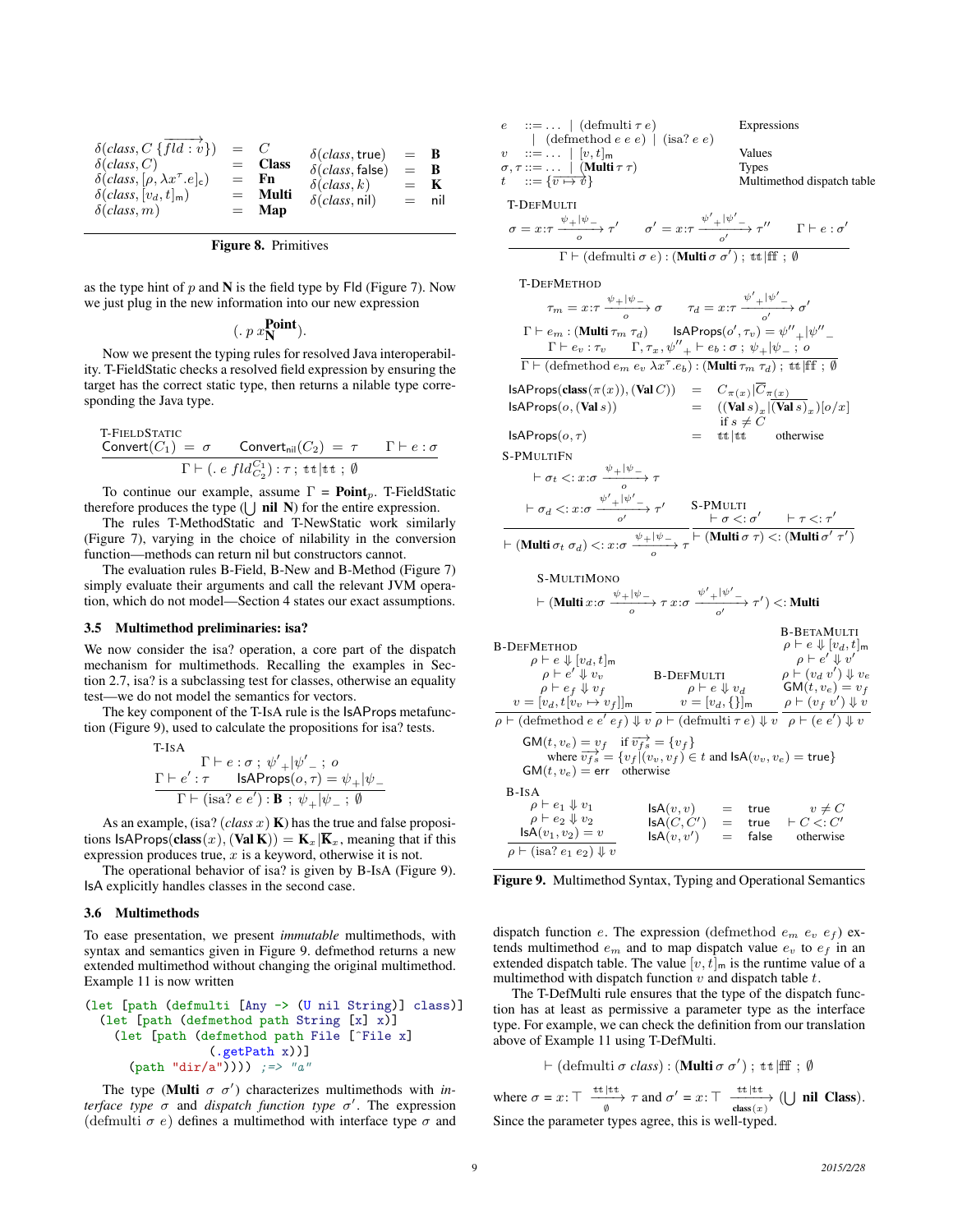$$
\begin{array}{rcll} \text{restrict}(\tau,\sigma) & = & \perp & \\ & \text{if } \not\exists v. \vdash v: \tau \, ; \, \psi_1 \, ; \, o_1 \\ & \text{and } \vdash v: \sigma \, ; \, \psi_2 \, ; \, o_2 \\ & \text{restrict}((\bigcup \overrightarrow{\tau}),\sigma) & = & (\bigcup \overrightarrow{\mathit{restrict}}(\tau,\sigma)) \\ & \text{restrict}(\tau,\sigma) & = & \tau & \text{if } \vdash \tau <: \sigma \\ & \text{restrict}(\tau,\sigma) & = & \sigma & \text{otherwise} \\ & \text{remove}(\tau,\sigma) & = & \perp & \\ & \text{remove}((\bigcup \overrightarrow{\tau}),\sigma) & = & (\bigcup \overrightarrow{\mathit{remove}}(\tau,\sigma)) \\ & \text{remove}(\tau,\sigma) & = & \tau & \text{otherwise} \end{array}
$$

Figure 11. Restrict and Remove

The T-DefMethod rule is carefully constructed to ensure we have a syntactic lambda expression as the right-most subexpression. This way we can manually check the body of the lambda under an extended environment as sketched in Example 12. We use IsAProps to compute the proposition for this method, since isa? is used at runtime in multimethod dispatch.

We continue with the next line of the translation of Example 11. From the previous line we have  $\Gamma = (\textbf{Multi} \sigma \sigma')_{path}$ , so

$$
\Gamma \vdash
$$
 (defined *prop* **String**  $\lambda x^{\top} . x$ ) : (**Multi**  $\sigma \sigma'$ );  $\pm \mathbb{1}$  ff;  $\emptyset$ 

We know *prop* is a multimethod by  $\Gamma$ , so now we check the body of this method.

$$
\Gamma, \top_x, \mathbf{String}_x \vdash x : \mathbf{String} ; \text{ ttliff } ; \emptyset
$$

The new proposition  $\textbf{String}_x$  is derived by

 $IsAProps(\textbf{class}(x), (\textbf{Val File})) = \textbf{String}_x |\textbf{String}_x.$ 

The body of the let is checked by T-App because (Multi  $\sigma \sigma'$ ) is a subtype of its interface type  $\sigma$ .

Multimethod definition semantics are straightforward. B-DefMulti creates a multimethod with the given dispatch function and an empty dispatch table. B-DefMethod produces a new multimethod with an extended dispatch table. B-BetaMulti invokes the dispatch function with the evaluated argument to obtain the dispatch value, and uses GM (which models Clojure's get-method) to extract the appropriate method. The call to GM only returns a value if there is *exactly one* method such that the corresponding dispatch value is compatible, using IsA, with the result of the dispatch function. Finally we return the result of applying the extracted method and the original argument.

# 4. Metatheory

We prove type soundness follow using the same technique as Tobin-Hochstadt and Felleisen (2010). We also include errors and a wrong value and prove well-typed programs do not go wrong.

Rather than modelling Java's dynamic semantics, we instead make our assumptions about Java explicit. We concede that method and constructor calls may diverge or error, but we assume they can never go wrong. (Assumptions for other operations are given in the supplemental material).

Assumption 1 (JVM<sub>new</sub>). *If*  $\forall i. v_i = C_i \overrightarrow{\int Id_j : v_j}$  or  $v_i = \text{nil}$ *and*  $v_i$  *is consistent with*  $\rho$  *then either* 

\n- JVM<sub>new</sub>[*C*, [
$$
\overrightarrow{C_i}
$$
], [ $\overrightarrow{v_i}$ ]] = *C* {  $\overrightarrow{Hd_k : v_k}$ } which is consistent with  $\rho$ ,
\n- JVM<sub>new</sub>[*C*, [ $\overrightarrow{C_i}$ ], [ $\overrightarrow{v_i}$ ]] = err, or
\n

- 
- JVM<sub>new</sub> $[C, [\overrightarrow{C_i}], [\overrightarrow{v_i}]]$  *is undefined.*

For the purposes of our soundness proof, we require that all values are *consistent*. Consistency ensures that occurrence typing does not refer to variables hidden inside a closure.

**Definition 1.** v is consistent with  $\rho$  iff  $\forall$   $[\rho_1, \lambda x^{\sigma}.e]_c$  in v, if  $\vdash$  $[\rho_1, \lambda x^{\sigma}.e]_c : \tau$ ; tt |ff ;  $\emptyset$  *and*  $\forall o'$  *in*  $\tau$ , *either*  $o' = \emptyset$ , *or*  $o' =$  $\pi'(x)$ *, or*  $\rho(o') = \rho_1(o')$ *.* 

Our main lemma says if there is a defined reduction, then the propositions, object and type are correct. The metavariable  $\alpha$ ranges over  $v$ , err and  $wrong$ .

**Lemma 1.** *If*  $\Gamma \vdash e : \tau$ ;  $\psi_{\perp} | \psi_{\perp}$ ;  $o, \rho \models \Gamma$ ,  $\rho$  *is consistent, and*  $\rho \vdash e \Downarrow \alpha$  *then either* 

- $\rho \vdash e \Downarrow v$  *and all of the following hold: 1. either*  $o = \emptyset$  *or*  $\rho(o) = v$ *, 2. either* TrueVal(v) *and*  $\rho \models \psi_+$  *or* FalseVal(v) *and*  $\rho \models$ ψ−*,*  $3. \vdash v : \tau ; \psi'_{+}|\psi'_{-} ; o'$  for some  $\psi'_{+}, \psi'_{-}$  and o', and *4.* v *is consistent with* ρ*, or*
- $\rho \vdash e \Downarrow$  err.

*Proof.* By induction on the derivation of the typing judgement. (Full proof given as lemma A.7).

We can now state our soundness theorem.

**Theorem 1** (Type soundness). *If*  $\Gamma \vdash e : \tau ; \psi_+|\psi_- ; o$  *and*  $\rho \vdash e \Downarrow v$  then  $\vdash v : \tau$ ;  $\psi_+'\vert \psi_-'$ ; o' for some  $\psi_+'$ ,  $\psi_-'$  and o'

**Theorem 2** (Well-typed programs don't go wrong). *If*  $\vdash e$  :  $\tau$ ;  $\psi_+|\psi_-$ ; o then  $\not\vdash e \Downarrow wrong$ .

# 5. Experience

Typed Clojure is implemented as a Clojure library named core.typed. In contrast to Racket, Clojure does not provide extension points to the macroexpander. To satisfy our goals of providing Typed Clojure as a library that works with the latest version of the Clojure compiler, core.typed is implemented as an external static analysis pass that must be explicitly invoked by the programmer. Therefore, core.typed is in a sense a linter.

This means that type checking is truly optional. On the positive side, core.typed is flexible to the needs of a dynamically typed programmer, encouraging experimentation with programs that may not type check. On the negative side, programmers must remember to type check their namespaces, though since type checking is a function call away, it is easily integrated as editor shortcuts or continuous integration. Also, programs cannot depend on the static semantics of Typed Clojure, meaning that type-based optimisation is impossible. If this were not the case, we could dispose of typehints altogether, and simply use static types to resolve reflection.

## 5.1 Further Extensions

*Datatypes, Records and Protocols* Clojure features datatypes and protocols. Datatypes are Java classes declared final with public final fields. They can implement Java interfaces or protocols, which are similar to interfaces but already-defined classes and nil may extend protocols. Typed Clojure can reason about most of these features, including the ability to define polymorphic datatypes and protocols and utilising the Java type system to help check implemented interface methods.

*Mutation and Polymorphism* Clojure supports mutable references with software-transactional-memory which Typed Clojure defines *bivariantly*—with write and read type parameters as in the atomic reference (Atom2 Int Int) which can write and read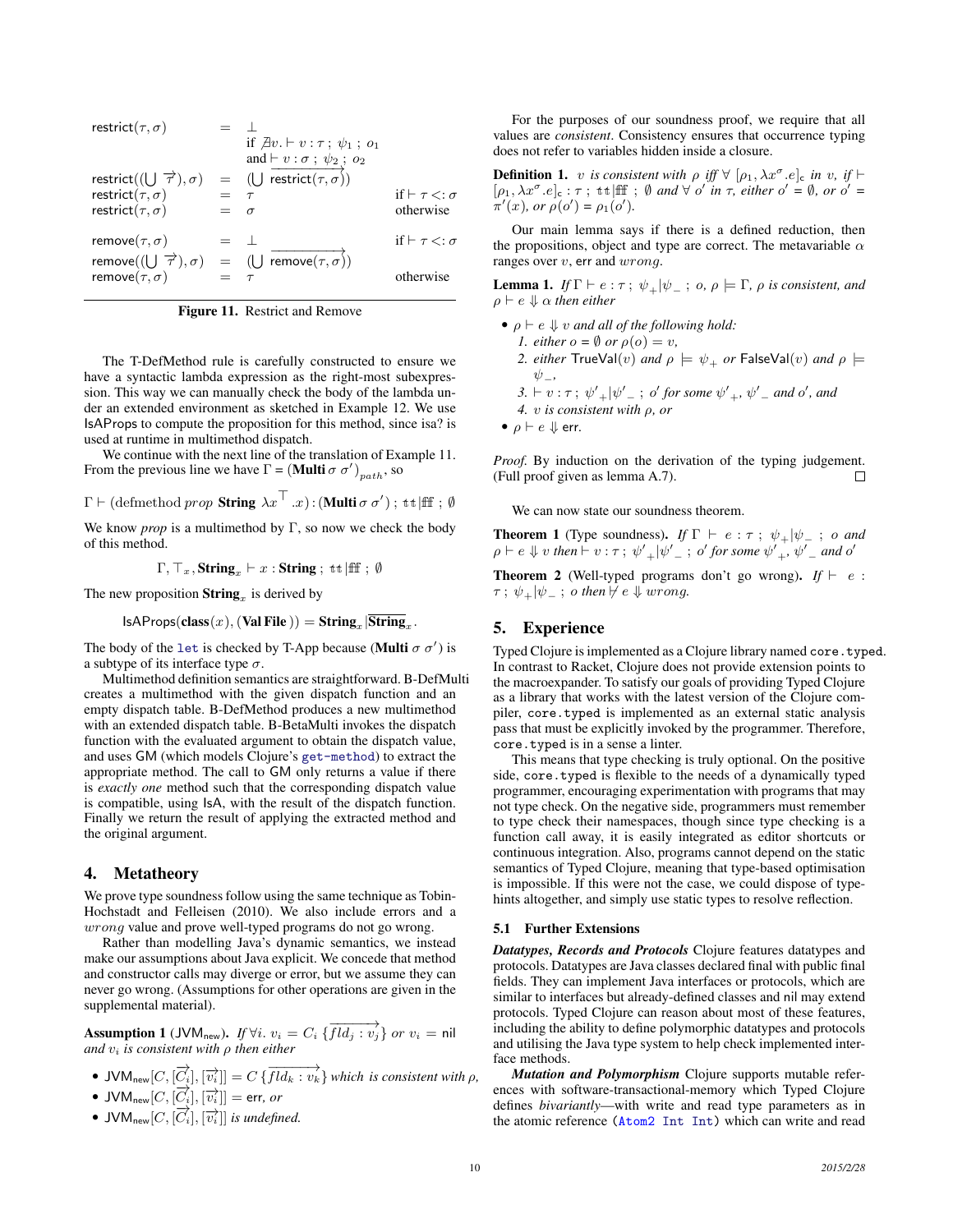update( $(\mathbf{HMap}^{\mathcal{E}} \mathcal{M} \mathcal{A}), \nu, \pi :: \mathbf{key}_k)$  $=$   $(HMap^{\mathcal{E}} \mathcal{M}[k \mapsto update(\tau, \nu, \pi)] \mathcal{A})$  if  $\mathcal{M}[k] = \tau$ update( $(\mathbf{HMap}^{\varepsilon} \mathcal{M} \mathcal{A}), \tau, \pi :: \mathbf{key}_k)$  $=$  ⊥ if  $\vdash$  nil  $\angle$ :  $\tau$  and  $k \in \mathcal{A}$ update( $(\mathbf{HMap}^{\varepsilon} \mathcal{M} \mathcal{A}), \overline{\tau}, \pi :: \mathbf{key}_k$ )  $= \perp$  if  $\vdash$  nil  $\lt: \tau$  and  $k \in \mathcal{A}$ update $((\mathbf{HMap}^\mathcal{E}_{-}\mathcal{M} \; \mathcal{A}), \nu, \pi :: \mathbf{key}_k$  $=$  (HMap<sup>E</sup> M A) if  $k \in \mathcal{A}$ update $((\mathbf{HMap}^{\mathcal{P}}\mathcal{M} \ \mathcal{A}), \tau, \pi \ :: \mathbf{key}_k$  $=$   $(\cup (\text{HMap}^{\mathcal{P}} \mathcal{M}[k \mapsto \tau] \mathcal{A})$  if  $\vdash \textbf{nil} < : \tau$ ,  $(\mathbf{HMap}^{\mathcal{P}} \mathcal{M} (\mathcal{A} \cup \{k\})))$   $k \notin dom(\mathcal{M})$  and  $k \notin \mathcal{A}$ update( $(H\text{Map}^{\mathcal{P}}\mathcal{M}\mathcal{A}), \nu, \pi :: \text{key}_k$ )  $=$  (HMap<sup>P</sup> M[k  $\mapsto$  update( $\top, \nu, \pi$ )] A) if  $k \notin dom(\mathcal{M})$  and  $k \notin \mathcal{A}$ update( $(\mathbf{HMap}^{\mathcal{P}}\mathcal{M} \mathcal{A}), \nu, \pi :: \mathbf{key}_k$ ) =  $(\text{HMap}^{\mathcal{P}} \mathcal{M}[k \mapsto \text{update}(\top, \nu, \pi)] \mathcal{A})$ update $((\bigcup \overrightarrow{(\mathbf{HMap}^{\mathcal{E}} \mathcal{M} \mathcal{A})}^i), \nu, \pi :: \mathbf{key}_k)$  $) = ( \bigcup \frac{1}{\text{update}((\text{HMap}^{\mathcal{E}} \mathcal{M} \mathcal{A}), \nu, \pi :: \text{key}_k)^i )$ update $(\tau, (\text{Val } C), \pi :: \text{class})$  = update $(\tau, C, \pi)$ update( $\tau$ ,  $\overline{(Val\ C)}$ ,  $\pi$  :: class) = update( $\tau$ ,  $\overline{C}$ ,  $\pi$ ) if  $\overline{AC}'$ .  $\vdash C'$  <: update( $\tau$ ,  $\sigma$ ,  $\pi$  :: class) = update( $\tau$ , Object,  $\pi$ ) if  $\vdash \sigma$  <: Object  $C' + C' \lt C$  and  $C' \neq C$ = update( $\tau$ , Object,  $\pi$ ) if  $\vdash \sigma <:$  Object<br>= update( $\tau$ , nil,  $\pi$ ) if  $\vdash$  Object  $\lt : \sigma$ update( $\tau, \overline{\sigma}, \pi$  :: class) = update( $\tau$ , nil,  $\pi$ ) update( $\tau$ ,  $\sigma$ ,  $\pi$  :: class) = update( $\tau$ ,  $\overline{n}$ ) = update( $\tau$ ,  $\overline{n}$ ) if  $\vdash \sigma$  <: nil update( $\tau$ ,  $\overline{\sigma}$ ,  $\pi$  :: class) = update( $\tau$ , Object,  $\pi$ ) if  $\vdash$  nil <:  $\sigma$ update( $\tau$ ,  $\overline{\sigma}$ ,  $\pi$  :: class) = update( $\tau$ , Object,  $\pi$ ) update( $\tau$ ,  $\nu$ ,  $\pi$  :: class) =  $\tau$ update $(\tau, \sigma, \epsilon)$  = restrict $(\tau, \sigma)$ update $(\tau, \overline{\sigma}, \epsilon)$  = remove $(\tau, \sigma)$ 

Figure 10. Type Update

(ann clojure.core/swap! (All [w r b ...]  $[(\text{Atom2 w r}) [\text{r b ... b -> w}] \text{b ... b -> w}])$ (swap! (atom :- Num 1) + 2 3); => 6 (atom contains 6)

Figure 12. Type annotation and example call of swap!

Int. Typed Clojure also supports parametric polymorphism, including Typed Racket's variable-arity polymorphism (Strickland et al. 2009), which enables us to assign a type to functions like swap! (figure 12), which takes a mutable *atom*, a function and extra arguments, and swaps into the atom the result of applying the function to the atom's current value and the extra arguments.

#### 5.2 Limitations

*Java Arrays* Java arrays are known to be statically unsound. Bracha et al. (1998) summarises the approach taken to regain runtime soundness, which involves checking array writes at runtime.

Typed Clojure implements an experimental partial solution, making arrays *bivariant*, separating the write and read types into contravariant and covariant parameters. If the array originates from typed code, then we may track the write and read parameters statically. Currently arrays from foreign sources have their write parameter set to to ⊥, protecting typed code from writing something of incorrect type. However there are currently no casting mechanisms to convince Typed Clojure the foreign array is writeable.

*Array-backed sequences* Typed Clojure assumes sequences are immutable. This is almost always true, however for performance reasons, sequences created from Java arrays (and Iterables) reflect future writes to the array in the 'immutable' sequence. While disturbing and a clear unsoundness in Typed Clojure, this has not yet been an issue in practice and is strongly discouraged as undefined behavior: "Robust programs should not mutate arrays or Iterables that have seqs on them." (Hickey 2015).

*Gradual typing* Gradual typing ensures sound interoperability between typed and untyped code by enforcing invariants of the type system via run-time contracts. Currently, interactions between typed and untyped Clojure code are unchecked which can violate the expectations of Typed Clojure. We hope to add support for gradually typing in the future.

#### 5.3 Case Study

CircleCI provides continuous integration services built with a mixture of open- and closed-source. Typed Clojure has been used at CircleCI in production Clojure systems for at least two years.

CircleCI provided the first author access to the main closedsource backend system written in Clojure and Typed Clojure. We conducted a study of the effectiveness of Typed Clojure in practice. There is no clear metric for quantifying typed Clojure code, since untyped code can be freely mixed and some seemingly typed namespaces are not checked regularly. We manually type checked all namespaces that depend on clojure.core.typed and considered those with type errors as untyped. We then searched the remaining typed code for unsafe Typed Clojure operations like var annotations with :no-check and the tc-ignore macro, which instruct Typed Clojure to ignore the specified code, and also considered those untyped. Furthermore, we manually collected and inspected all top-level annotations and classified them.

We determined that CircleCI has a Clojure code base of approximately 50,000 lines, including around 10,000 lines of typed code. Out of 588 top-level var annotations, 270 (46%) were checked annotations of functions defined in typed code, 129 (22%) annotations assigned types to external libraries and the remaining 189 (32%) annotated 'unchecked' user code. HMaps were a valuable feature, with 38 (59%) out of 64 total type aliases featuring them; see example 4 for an instance.

Based on this and other interactions with Typed Clojure users, it is clear the main barrier to entry to Typed Clojure for large systems is the requirement to annotate functions outside the borders of typed code. We conjecture that this can be addressed by making annotations available for popular libraries.

# 6. Related Work

*Multimethods* Millstein and Chambers and collaborators present a sequence of systems (Chambers 1992; Chambers and Leavens 1994; Millstein and Chambers 2002) with statically-typed multimethods and modular type checking. In contrast to Typed Clojure, in these system methods declare the types of arguments that they